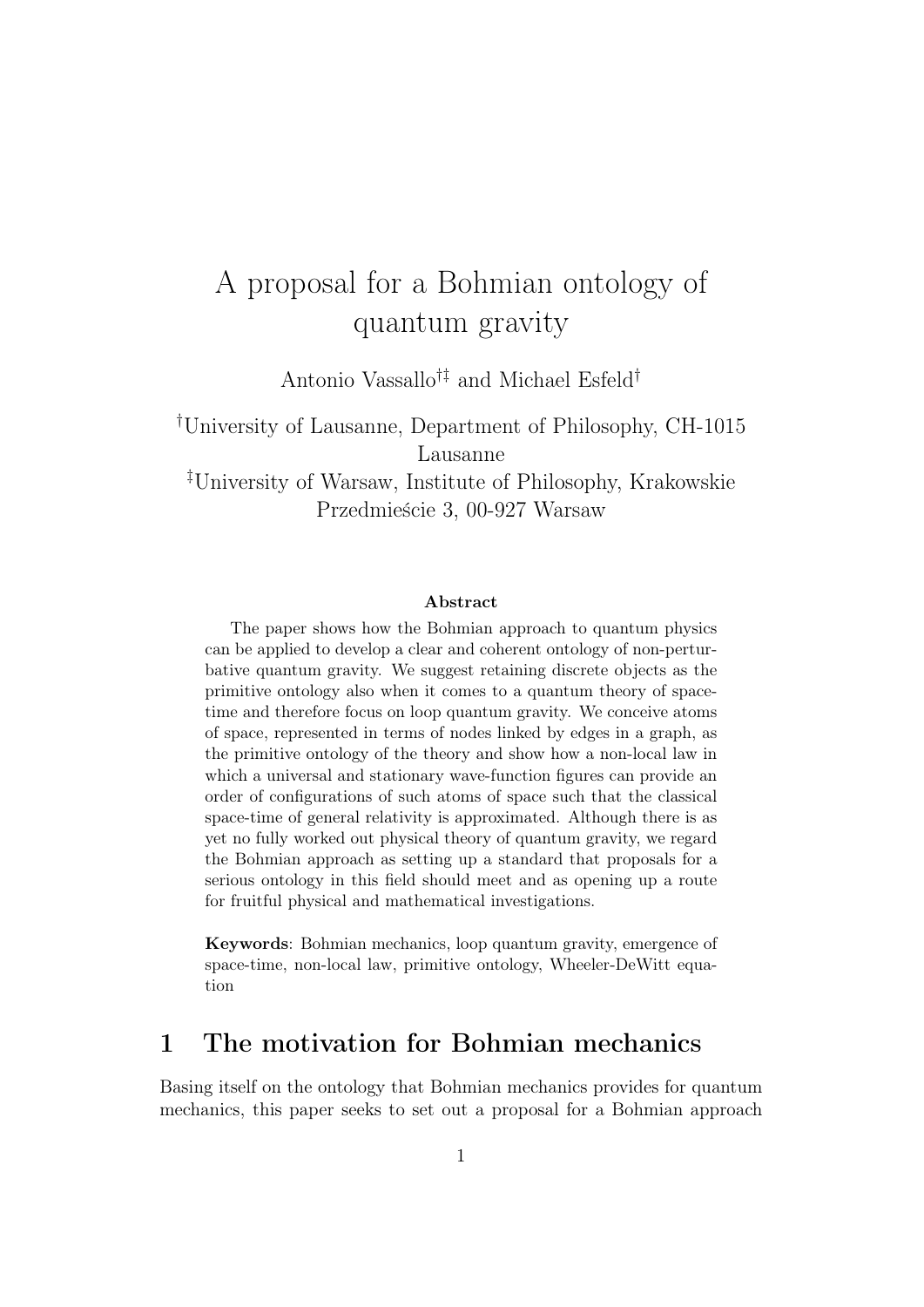to quantum gravity. We focus on loop quantum gravity, since our intention is to try out a primitive ontology of discrete beables also when it comes to a quantum theory of space-time. We start with recalling the motivation for Bohmian mechanics and its central features (this section), then sketch out how a Bohmian theory of loop quantum gravity can look like (section 2) and finally put this theory into the larger framework of a Bohmian approach to physics in general (section 3). Although there is as yet no fully worked out physical theory of quantum gravity, we consider the Bohmian appro[ac](#page-4-0)h as setting up a standard that any proposal for a serious ontology in this field should meet. That standar[d](#page-16-0) consists notably in (a) implementing a distinction between what are supposed to be elements of physical reality and what is their mathematical representation, so that the ontological commitments of the theory become clear, and (b) establishing a link between the ontological commitments of the theory and observable phenomena - in this case, a classical space-time.

Bohmian mechanics (BM) is a primitive ontology approach to quantum mechanics (QM) (see Allori et al., 2008; Goldstein, 1998, on the notion of a primitive ontology): an ontology of matter distributed in three-dimensional space is admitted as the referent of the textbook formalism of QM, and a law for the tempora[l developmen](#page-20-0)t [of th](#page-20-0)e [distributi](#page-21-0)o[n of m](#page-21-0)atter is formulated. The motivation for doing so is to obtain an ontology that can account for the existence of measurement outcomes - and, in general, the existence of the macroscopic objects with which we are familiar before doing science.

BM puts forward an ontology of point-like particles that are localized in three-dimensional space. The quantum mechanical wave-function does not contain the information about the position of the particles, that is, the information about the actual particle configuration. The job of the wave-function and its temporal development according to the Schrödinger equation is to fix the velocity of the particles given their position. The law of BM hence is the Schrödinger equation for the temporal development of the wave-function and an equation, known as the guiding equation, that applies the wave-function to particle positions as initial conditions in order to obtain a velocity field for the particles:

$$
i\hbar \frac{\partial \Psi_t}{\partial t} = \hat{H} \Psi_t,\tag{1}
$$

<span id="page-1-0"></span>
$$
\frac{dQ}{dt} = v^{\Psi_t}(Q). \tag{2}
$$

In (2), *Q* denotes the spatial configuration of *N* particles in three-dimensional space and  $\Psi_t$  the wave-function of that configuration at time *t*. More precisely, Q stands for the configuration of *all* the particles at time  $t$ , and  $\Psi_t$  is the *[u](#page-1-0)niversal* wave-function. BM thus has a straightforward application to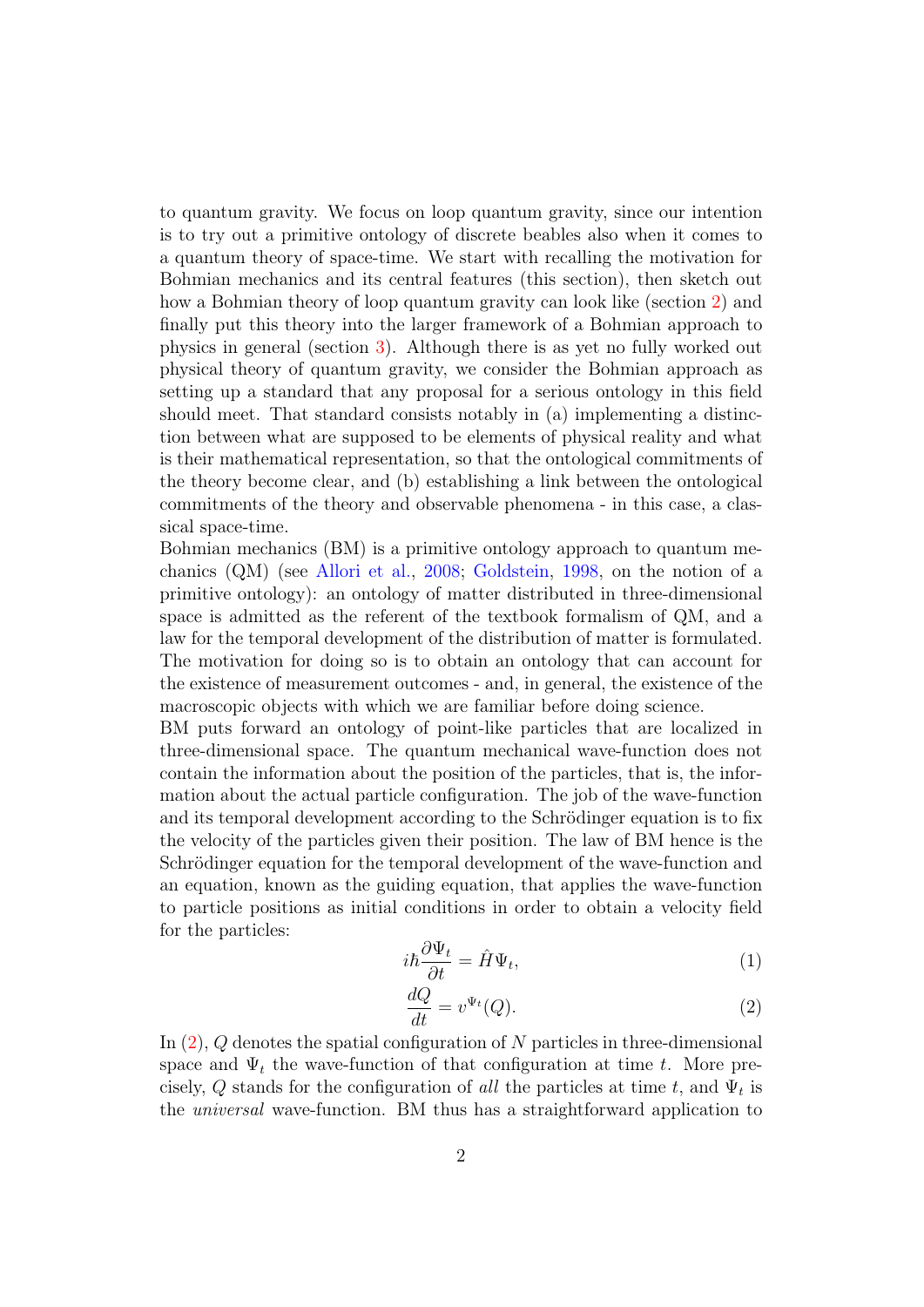the universe as a whole.

This theory goes back to a suggestion by Louis de Broglie (1928). It was later worked out by David Bohm (1952) and cast in an elegant manner by John Bell (see in particular Bell, 1987, ch. 17). In the following, we rely on its contemporary version as set out in Dürr et al. (2013). If on[e assu](#page-20-1)mes that the initial particle configur[ation o](#page-20-2)f [the](#page-20-2) actual w[orld is a ty](#page-20-1)pical configuration in a precise mathematic[al se](#page-20-3)n[se, on](#page-20-3)e can derive the quantum mechanical probability calculus for measurement [outcomes \(Born'](#page-21-1)s rule) from BM (see Dürr et al., 2013, ch. 2).

The ontology of BM thus is the same as the ontology of classical mechanics: particles moving on definite trajectories in three-dimensional space. By [contrast to classi](#page-21-1)cal mechanics, however, BM is a first order theory: given the position of the particles, the law fixes their velocity. The quantum mechanical features of the world are taken into account by applying to this ontology of classical objects a *non-local* law: the guiding equation (2) makes the velocity of any particle depending on, strictly speaking, the positions of *all* the other particles. This is the reply that BM gives to the question of what the ontological significance of the entanglement of the wave[-f](#page-1-0)unction in configuration space is. But there are no superpositions of values of properties in the world. The only property that the particles have is position. Since they always have a definite position, they also have always a definite value of the temporal derivative of position, that is, velocity. Given that any measurement outcome consists in something having a certain position at a certain time (such as, e.g., a pointer pointing either upwards or downwards), BM reproduces on this basis - plus the above mentioned typicality assumption about the initial particle configuration - the predictions of textbook QM for measurement outcomes. In a nutshell, BM grounds the predictions of textbook QM in an ontology of classical particles and a non-classical law.

Since the motivation for BM is to solve the notorious measurement problem by recognizing measurement outcomes - and, in general, localized macroscopic objects - without changing the formalism of textbook QM (the Schrödinger equation and the Born rule), the ontological commitment of the theory is in the first place the one to particles being localized in three-dimensional space. It contradicts that motivation to conceive BM as being committed in the first place to the existence of a universal wave-function in a highdimensional space (Albert, 1996) or to regard it as a theory that is committed to the existence of the wave-function and that poses particles in addition to the wave-function, thus provoking the objection that the postulate of the latter is redundant [\(see](#page-19-0) B[rown](#page-19-0) and Wallace, 2005, for that objection, and Callender, 2009, for a Bohmian reply to it).

The wave-function cannot be a physical entity existing in three-dimensional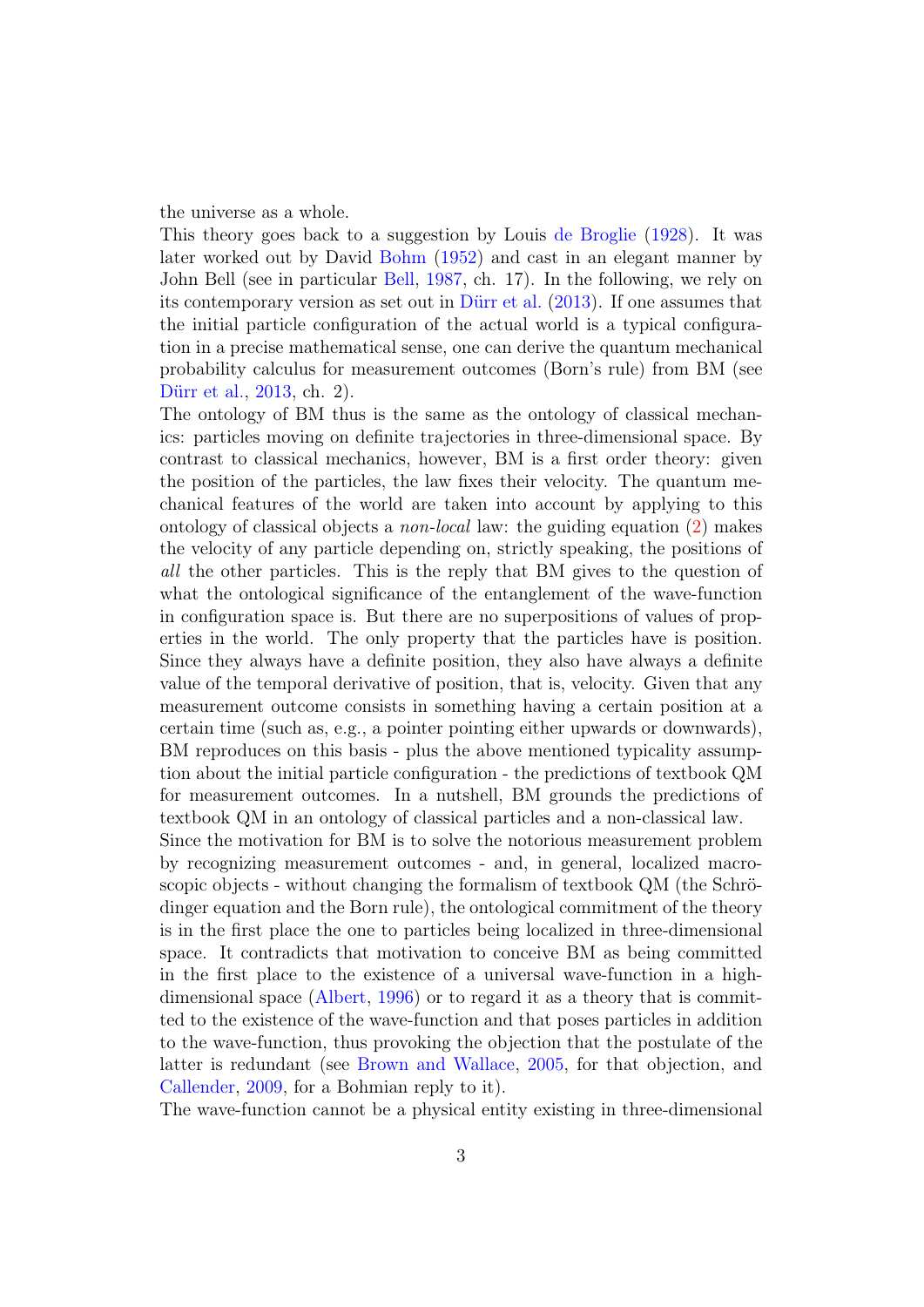space in addition to the particles, pushing them to move on certain trajectories. If it is a field, it is a field on configuration space by contrast to a field in physical space. However, a causal connection between the mathematical space on which the wave-function is defined (i.e. configuration space) and physical space, with an entity belonging to the former space influencing the motion of entities existing in the latter space, would be mysterious. As mentioned above, the role of the wave-function is to fix the velocity of the particles given their position. That is to say, its function is that of a *law* that yields a temporal development of something given initial conditions, the initial conditions consisting here in a configuration of particles in threedimensional space (see Dürr et al., 2013, ch. 12).

Hence, whether and in what sense the wave-function has an ontological significance in BM depends on which metaphysical stance one adopts with respect to laws. Thus, for insta[nce, on Humeanis](#page-21-1)m applied to BM, the Bohmian law (2) with the universal wave-function figuring in it merely is the *description* of the distribution of the particle positions in the whole of space-time (the Humean mosaic) that achieves the best balance between simplicity and em[pir](#page-1-0)ical content (see Miller, 2013, as well as Callender, 2009, section 5, and Esfeld et al., 2013, section 3). On dispositionalism applied to BM, the universal wave-function refers to or represents a holistic and dispositional property of the configuration [of all](#page-22-0) [the p](#page-22-0)articles in t[he univer](#page-20-5)s[e at a](#page-20-5)ny time *t* that [fixes the temporal](#page-21-2) development of the configuration, manifesting itself in the velocity of each particle at *t* (see Belot, 2012, pp. 77-80, and Esfeld et al., 2013, sections 4-5). On primitivism about laws, over and above an initial configuration of particles, there is a fact in each possible world that a certain law holds in this world, with a c[ertain](#page-20-6) [unive](#page-20-6)rsal wave-functio[n figuring in](#page-21-2) [that](#page-21-2) law (see notably Maudlin, 2007 for primitivism about laws).

None of these stances is committed to admitting the universal wave-function in configuration space as belonging to the ontology of BM. Even on primitivism, what determi[nes the trajecto](#page-21-3)ries of the particles is not the law *qua* abstract entity (if abstract entities exist at all), but the law *qua* instantiated in a world. However, on dispositionalism and on primitivism, by contrast to Humeanism, the universal wave-function has an ontological significance: it refers to or represents something that exists in the universe (a dispositional property, a fact) over and above the particle positions.

BM thus sets up a standard for a serious ontology of physics by providing, in the case of QM, a primitive ontology of matter distributed in threedimensional space and a law for the temporal development of the primitive ontology. That standard concerns not only QM, but carries on to quantum field theory  $(QFT)$  and quantum gravity  $(QG)$ . There is nothing in these latter theories given the current state of the art that allows to solve or to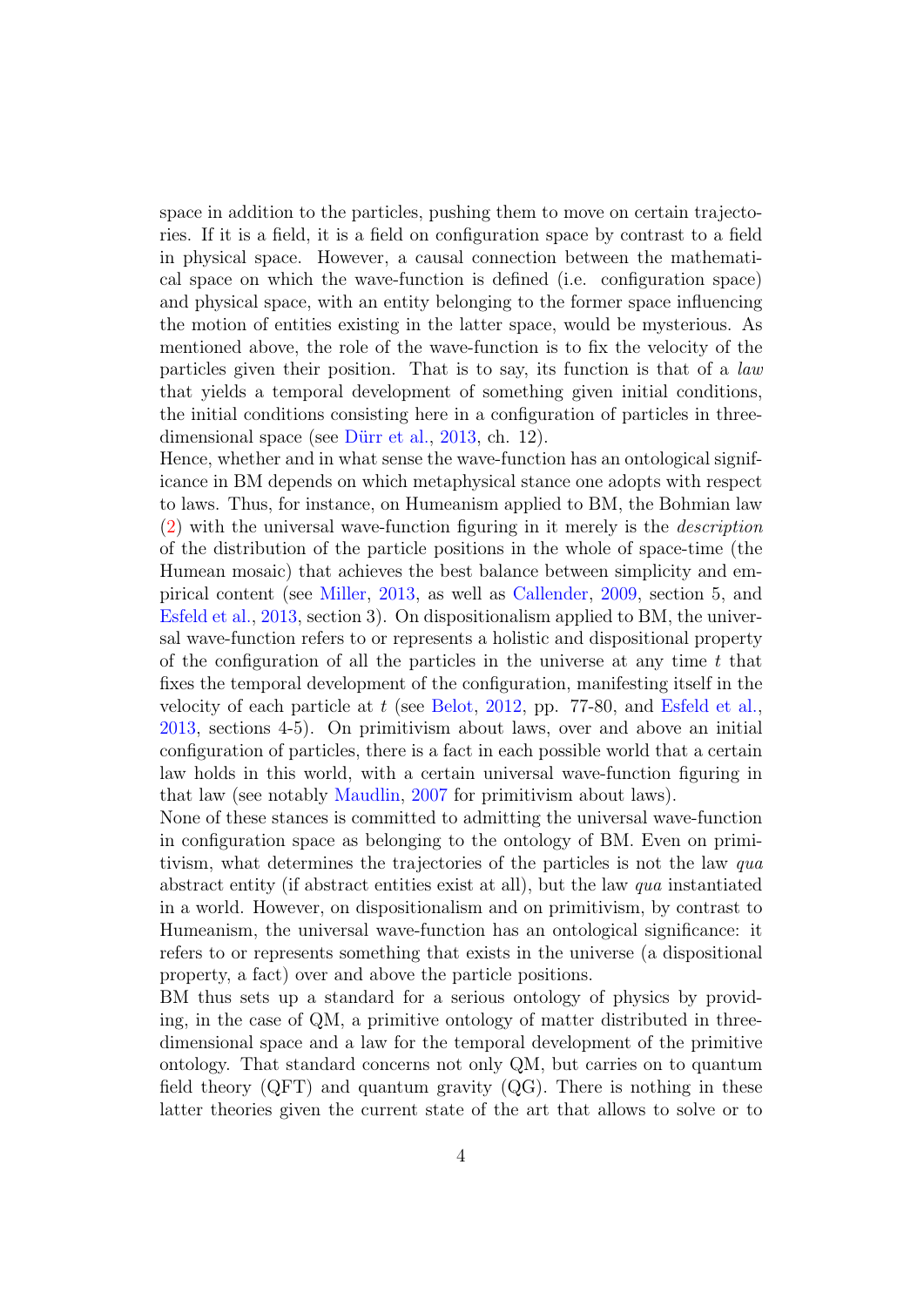dispel the notorious measurement problem of QM - that is, the problem of how QM can account for measurement outcomes and in general the classical features of the world with which we are familiar (see, e.g., Barrett, 2002, as regards QFT). To mention just one example in order to illustrate why such a standard is needed, consider what one of the most distinguished researchers in non-perturbative QG says about the ontology of this th[eory:](#page-20-7)

A weave [...] is one of many quantum states that have a certain macroscopic property, and a very peculiar one, since it is a single element of the spin network basis. There is no reason for the physical state of space not to be in a generic state, and the *generic* quantum state that has this macroscopic property is not a weave state: it is a *quantum superposition* of weave states. Therefore it is reasonable to expect that at small scale, space is a quantum superposition of weave states.

Therefore the picture of physical space suggested by LQG [loop quantum gravity] is not truly that of a small scale lattice, or as a T-shirt. Rather, it is a quantum probabilistic cloud of lattices. (Rovelli, 2004, p. 271)

Whatever the world may be, it certainly cannot be a probabilistic cloud of lattices. In the first place, probabilities always are probabilities for something, [there c](#page-22-1)a[nnot](#page-22-1) be probabilities *simpliciter* in the world; when it comes to cosmological models of QG, there obviously is no question of probabilities for observations made by an observer that stands outside the system, since the system in this case is the whole universe. Moreover, a lattice is a means of representation; the question hence is what in the world the lattices employed in loop QG represent or refer to. In brief, ignoring the mentioned standard when it comes to the ontology of QG leads to proposals of which it is difficult to see what sense they could make. Let us therefore investigate whether and how a Bohmian approach can set up a standard for serious ontology also in the domain of QG.

### 2 Bohmian loop quantum gravity

<span id="page-4-0"></span>There are some sketches of Bohmian approaches to quantum gravity and quantum cosmology in the literature (e.g. Kowalski Glikman and Vink, 1990; Squires, 1992; Holland, 1993; Callender and Weingard, 1994, 1996; Kowalski Glikman, 1995; Shtanov, 1996; Valentini, 1996). The most elaborate of these approaches from a foundational po[int of view is the one of](#page-21-4) Gol[dstein](#page-21-4) [and Teufel](#page-22-2) (2[001\) \(rep](#page-21-5)r[inted](#page-21-5) in [Dürr et al.,](#page-20-8) 2013, ch. [11\).](#page-20-8) [These](#page-20-9) [authors](#page-21-6)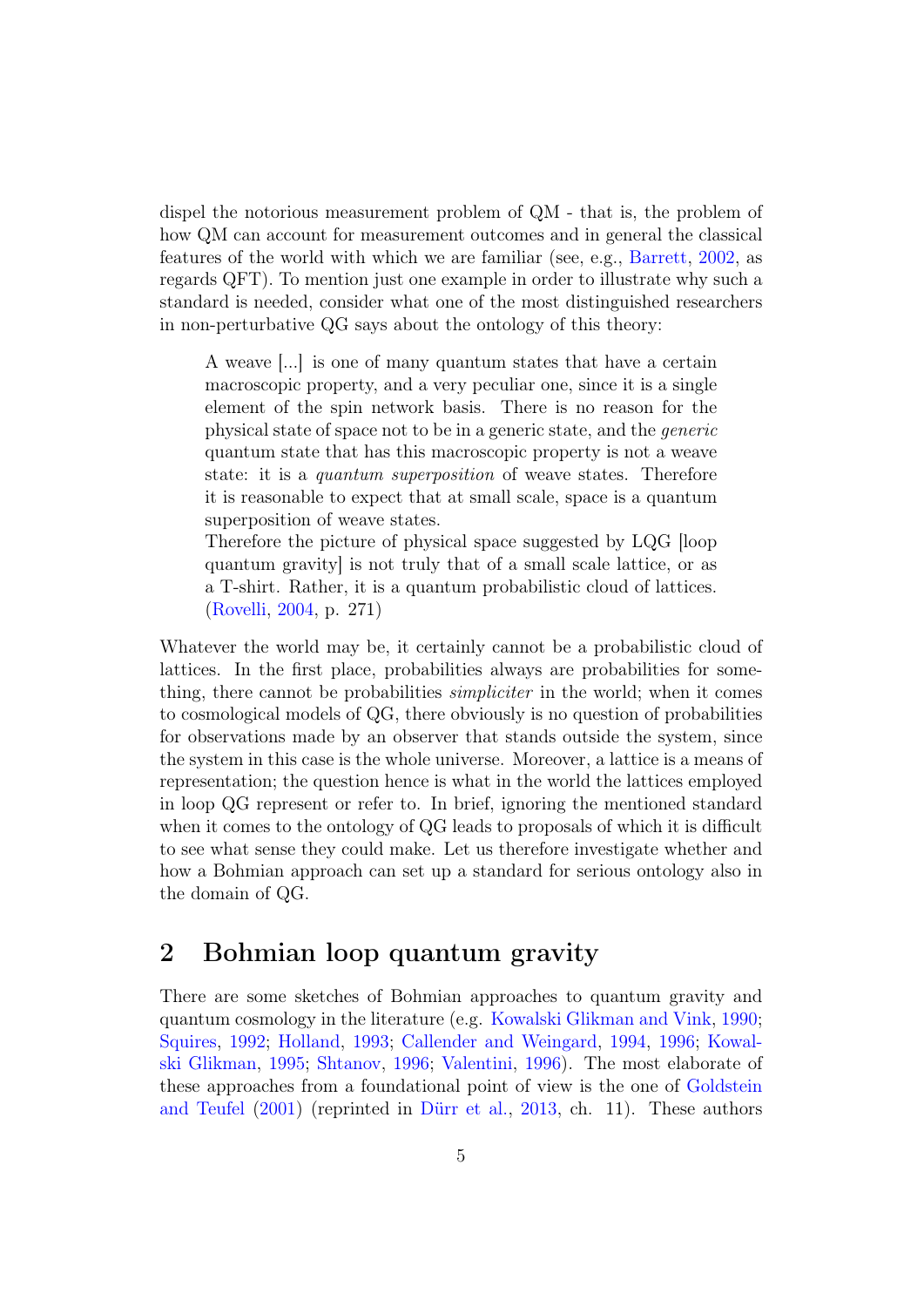exploit the ADM formulation of Hamiltonian general relativity theory, which consists in casting the dynamics of general relativity (GR) in terms of the evolution of a 3-manifold (throughout the text this term will be considered synonymous with "3-surface") in coordinate time  $\tau$ . This is done by foliating general relativistic space-time by means of space-like Cauchy 3-surfaces and by providing the Hamiltonian equations of motion for the canonical variables which, in this case, are the Riemannian 3-metrics **h** defined on each 3-surface together with the conjugate momenta depending on their extrinsic curvature. By quantizing the theory in this form - according to a procedure put forward first by Dirac (1964) -, the dynamics results encoded in a set of constraints over the physically allowed quantum gravitational wavefunctions. Leaving aside the so-called diffeomorphism constraints, which just select all wave-functions  $\Psi(\mathbf{h})$  tha[t are](#page-21-7) invariant under smooth surface deformations (3-diffeomorphis[ms\), th](#page-21-7)e relevant dynamics for a canonical theory of quantum gravity is given by the Wheeler-DeWitt equation:

$$
\hat{H}\Psi(\mathbf{h}) = 0,\tag{3}
$$

where  $\hat{H}$  is the Hamiltonian operator defined in the physical Hilbert space of the theory.

In order to cast this theory in a Bohmian framework, Goldstein and Teufel choose the components  $h_{ab}$  of a 3-metric as the primitive ontology, thus fixing the configuration space of their Bohmian theory of QG to be the space  $Riem(\Sigma)$  of Riemannian 3-metrics on a 3-manifold  $\Sigma$ . They then propose the following guiding equation for the primitive ontology:

<span id="page-5-0"></span>
$$
\frac{dh_{ab}}{d\tau} = N(\tau)G_{abcd}Im\bigg[\Psi(\mathbf{h})^{-1}\frac{\delta\Psi(\mathbf{h})}{\delta h_{cd}}\bigg],\tag{4}
$$

where  $Im[...]$  represents the imaginary part of the formula in parentheses,  $G_{abcd}$  is the "metric" defined over  $Riem(\Sigma)$ , and  $N(\tau)$  is the lapse function which, roughly speaking, encodes information on how to "pile up" the different  $h(\tau)$  to obtain a general relativistic 4-metric.

There are at least four important points in Goldstein's and Teufel's proposal that we would like to highlight. The first one is that this theory is background independent in a general relativistic sense: it is not formulated on a background space-time. Instead, it treats the metrical-gravitational degrees of freedom as dynamical features. Secondly, although the Wheeler-DeWitt equation (3) is timeless in the sense that it does not depend on any time parameter - be it physical or just mathematical -, the guiding equation (4) generates a non-trivial dynamics for the primitive ontology. The third point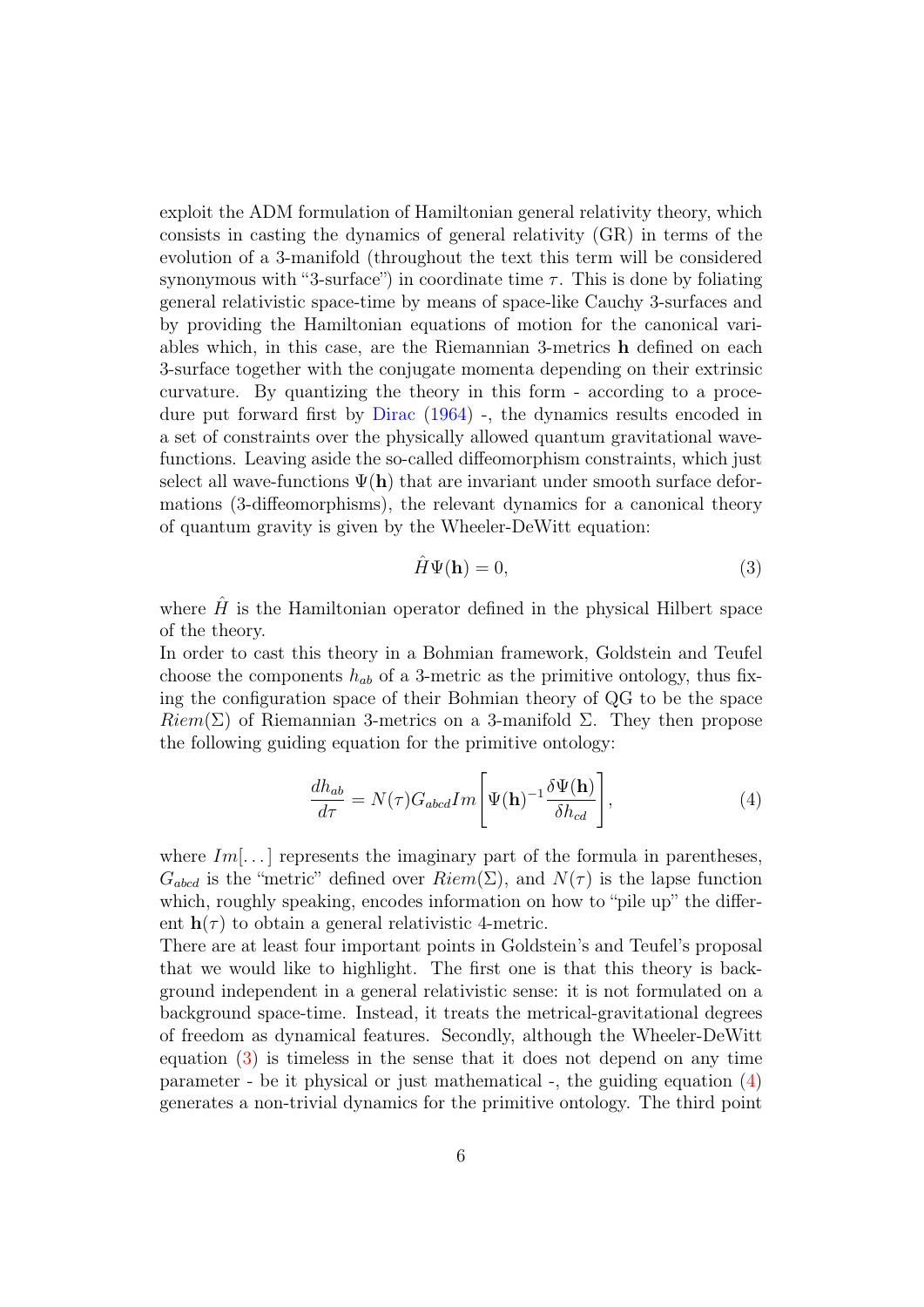is that, contrary to common expectations, in this quantum theory of gravity, there is nothing discrete about space or space-time: the primitive ontology is given by (components of) continuous 3-metrics, and the space-time obtained from the dynamical evolution equation  $(4)$  is continuous at all scales. Finally, the procedure of gluing of 3-surfaces encoded in (4) depends on the specification of a lapse function  $N(\tau)$ . This means that (4) in principle selects a privileged foliation of space-time and[, h](#page-5-0)ence, fixes a distinguished decomposition of the 4-geometry into an assembly of 3-g[eo](#page-5-0)metries. Consequently, this Bohmian theory of QG is committed to more spa[ce](#page-5-0)-time structure than admitted in GR for which, simply speaking, the only physically relevant geometrical structure is the 4-geometry of space-time. One possibility to avoid this consequence would be to show that, in some way, the theory deals just with wave-functions that generate, through (4), a dynamics which does not depend on  $N(\tau)$ ; however, it is difficult to see how this idea could be implemented.

In contrast to the approach that Goldstein [an](#page-5-0)d Teufel take, we think that there is a good (Bohmian) motivation to retain the commitment to a primitive ontology of discrete objects also when it comes to quantum gravity. In putting forward an ontology of particles for QM, BM subscribes to a primitive ontology of discrete objects. In the same vein, when moving from QM to QFT, in what is known as Bell-type Bohmian QFT, the primitive ontology of particles - and thus discrete entities - is maintained so that a theory is set out in which the empirical predictions of textbook QFT are grounded in an ontology of particles (see Bell, 1987, ch. 19, and Dürr et al., 2013, ch. 9-10; see furthermore Struyve, 2011, for an overview of the state of the art in Bohmian QFT). Hence, when passing from QFT to QG in a Bohmian spirit, there is a *prima facie* [good moti](#page-20-3)vation to try [out a primi](#page-21-1)t[ive on](#page-21-1)tology of discrete object[s also when it](#page-22-3) comes to QG. However, there obviously is no longer a question of an ontology of particles moving in a background space in QG. If the quantum regime is applied to space-time itself and if the framework of a primitive ontology of discrete objects is carried on from BM and Bell-type Bohmian QFT to QG, this means that one has to develop a primitive ontology of discrete objects for space-time itself. Such a commitment can be boosted by several arguments from physics - as, for example, the argument for the finiteness of black hole entropy (see, e.g., Sorkin, 2005, thesis 2) - suggesting that there is some kind of discrete structure underlying general relativistic space-time. In any case, given that the situation in QG is currently open, we take it to be worthwhile to consider a primi[tive on](#page-22-4)t[ology](#page-22-4) of discrete entities also in the domain of QG.

Of course, in a Bohmian context, the motivation for committing oneself to a primitive ontology of discrete objects cannot derive from operators and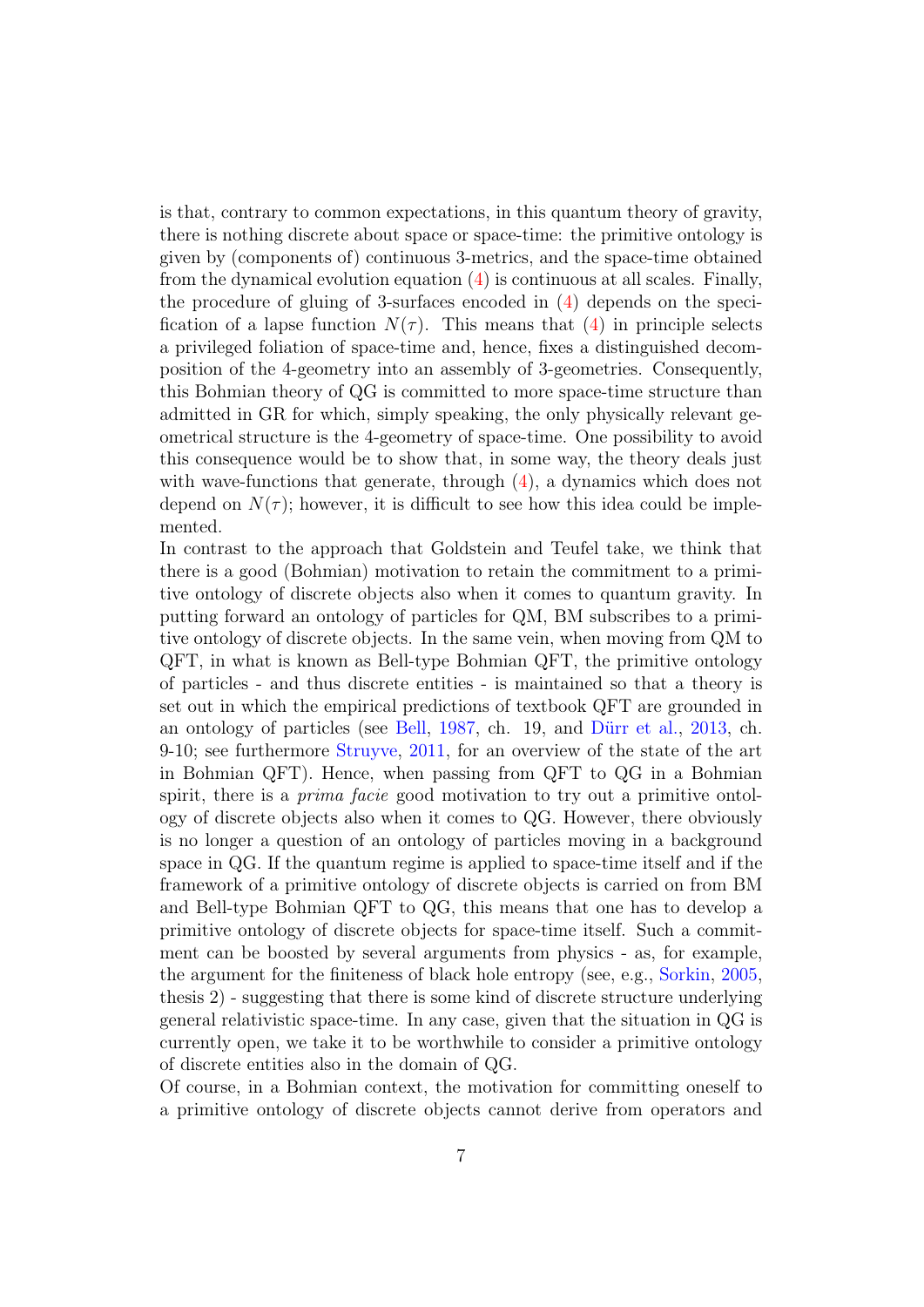discrete spectra of eigenvalues of operators. The Bohmians emphasize with good reason that one cannot go from operators to ontology, but that ontology has to come first and that the deduction of empirical predictions by means of introducing operators or observables has to be done on the basis of the ontology (see notably Daumer et al., 1996). The motivation for a primitive ontology of discrete objects thus has rather to be situated in the context of the venerable tradition of atomism in Western thought and its tremendous success in classical ph[ysics, as well as chem](#page-20-10)istry and molecular biology.

When trying out a primitive ontology of discrete objects for QG, it is reasonable to focus on loop quantum gravity (LQG), for this approach is committed to the view that space-time is discrete at the fundamental level. It usually subscribes to this commitment for reasons that the Bohmians reject, namely the discrete spectra of the volume and area operators defined on the Hilbert space of gravitational states. However, this fact does not rule out the possibility to develop a clear ontology for LQG in Bohmian terms. Moreover, it is of a genuine interest of its own right to explore a Bohmian approach to LQG, since LQG is the best candidate for a theory of non-perturbative QG given the current state of the art. Indeed, there are good reasons to expect that a full theoretical development of LQG will deliver a genuine general relativistic quantum theory; this expectation is strengthened by the recent results that indicate that the formalism of LQG is derivable from GR both through a straightforward canonical quantization and via a covariant quantization on a lattice (historically, one of the first works highlighting the compatibility between a canonical and a covariant dynamics for LQG is that of Reisenberger and Rovelli, 1997). Nonetheless, many details have still to be filled in - the full specification of a *physical* Hilbert space of the theory, in the first place -, and a lot of technical difficulties have to be addressed (see [Rovelli,](#page-22-5) 2004, [for the standard t](#page-22-5)extbook in LQG).

Given these open physical issues and given the fact that no work at all has been done as yet on a Bohmian approach to LQG, we have to l[imit ou](#page-22-1)r[selves](#page-22-1) in this section to sketching out how the central features of the Bohmian approach can be applied to LQG - that is, a primitive ontology and a law for the primitive ontology. In what follows, we will restrict ourselves to the case of pure gravity; that is to say, we will not take matter into consideration.

Since LQG is intended to be a straightforward quantum theoretical version of GR, it is a background independent theory (see Smolin, 2006, for an argument why a theory of QG should be background independent, and see Belot, 2011; Rickles, 2008, for a philosophical discussion of background independence). The - at the present stage just kinema[tical bu](#page-22-6)t[, hop](#page-22-6)efully, also physical - Hilbert space of quantum gravitational states of LQG admits a [count](#page-20-11)a[ble b](#page-20-11)[asis formed by](#page-22-7) states called *spin networks*. By specifying an em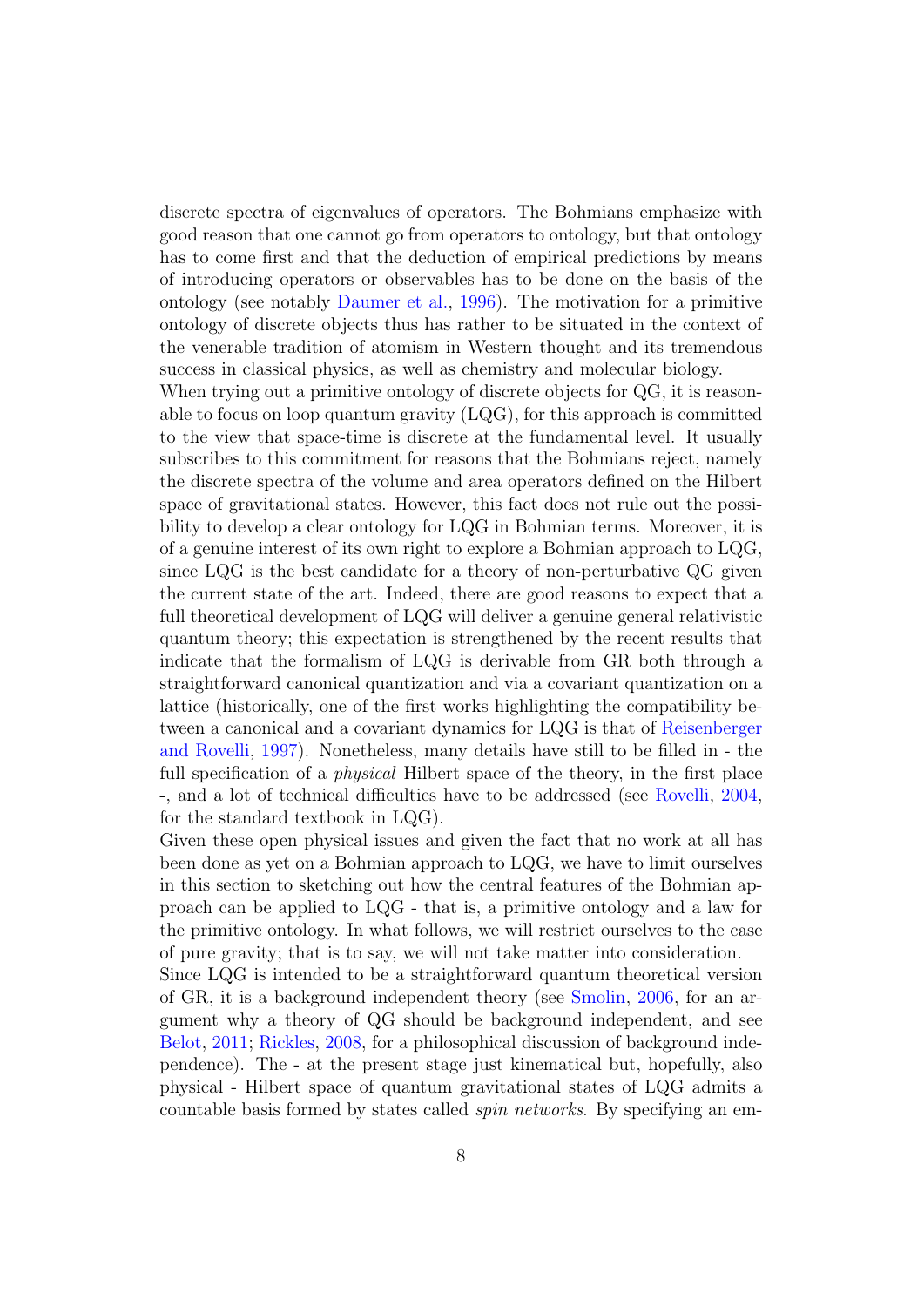bedding in a 3-manifold, a given spin network gains a spatial representation in terms of a nodes/edges-structure, namely, a graph. Each node and edge in a graph is labelled or "colored" by a representation of the *SU*(2) group, hence *spin* network. The important point is that it does not matter *how* a spin network is embedded in a 3-manifold. This means that the physical information encoded in the corresponding labelled graph is not affected by arbitrary smooth deformations of the 3-manifold. In short, we will refer to spin networks as equivalence classes of graphs under 3-diffeomorphisms.

The most common interpretation of spin networks is the geometric one which exploits the fact that the labeling of nodes and edges in a graph represents contributions to eigenvalues, respectively, of volume and area operators defined on the Hilbert space of gravitational states (see Rovelli and Smolin, 1995, and Rovelli, 2004, pp. 269-270, who make clear that this is not an initial assumption, but a consequence of the theory). LQG thus is committed to fundamental discrete structures underlying a classical smooth 3-geometry [\(this](#page-22-8) justi[fies the](#page-22-1) [talk o](#page-22-1)f "weave states" often found in [the literature\). This](#page-22-8) commitment suggests that the complete theory has to describe the spatial geometry as being made up of discrete (perhaps Planck-sized) extensions of space that are small enough to be "smoothed out" when looked at from a large-scale perspective. Even though this geometrical interpretation of gravitational states in LQG is not the only possible one (see e.g. Thiemann, 2007, section 11.1, for some alternative accounts), it is the one that admits the most straightforward ontological reading.

Hence, in a Bohmian version of this theory - let us call it Bo[hmian loop](#page-22-9) [quan](#page-22-9)tum gravity or BLQG -, the objects that are introduced as the primitive ontology of the theory have to meet three requirements: (1) they cannot be local beables in the standard sense, that is, objects localized in space-time, such as unextended particles occupying a position (see Bell, 1987, ch. 7, for the notion of local beables). (2) They have to be discrete. (3) They have to approximate a smooth 3-geometry when grouped together in a suitable way. In other words, it has to be possible to derive a s[moot](#page-20-3)h 3[-ge](#page-20-3)ometry by suitably coarse-graining a configuration of such objects.

Therefore, if we want to retain a commitment to Bohmian "particles" - i.e. discrete fundamental beables - in a background independent context, we need to switch to a view of particles as *partless* objects, that is, mereological atoms. In this way, we give up a characterization of these objects in terms of a position in space while retaining their discreteness and their fundamentality. If we consider a 3-space as a mereological whole, then the commitment to atomism implies that this whole cannot be divided in smaller and smaller regions *ad libitum*. Instead, the process of division comes to an end when a mereological atom is reached. Let us therefore pose elementary extensions of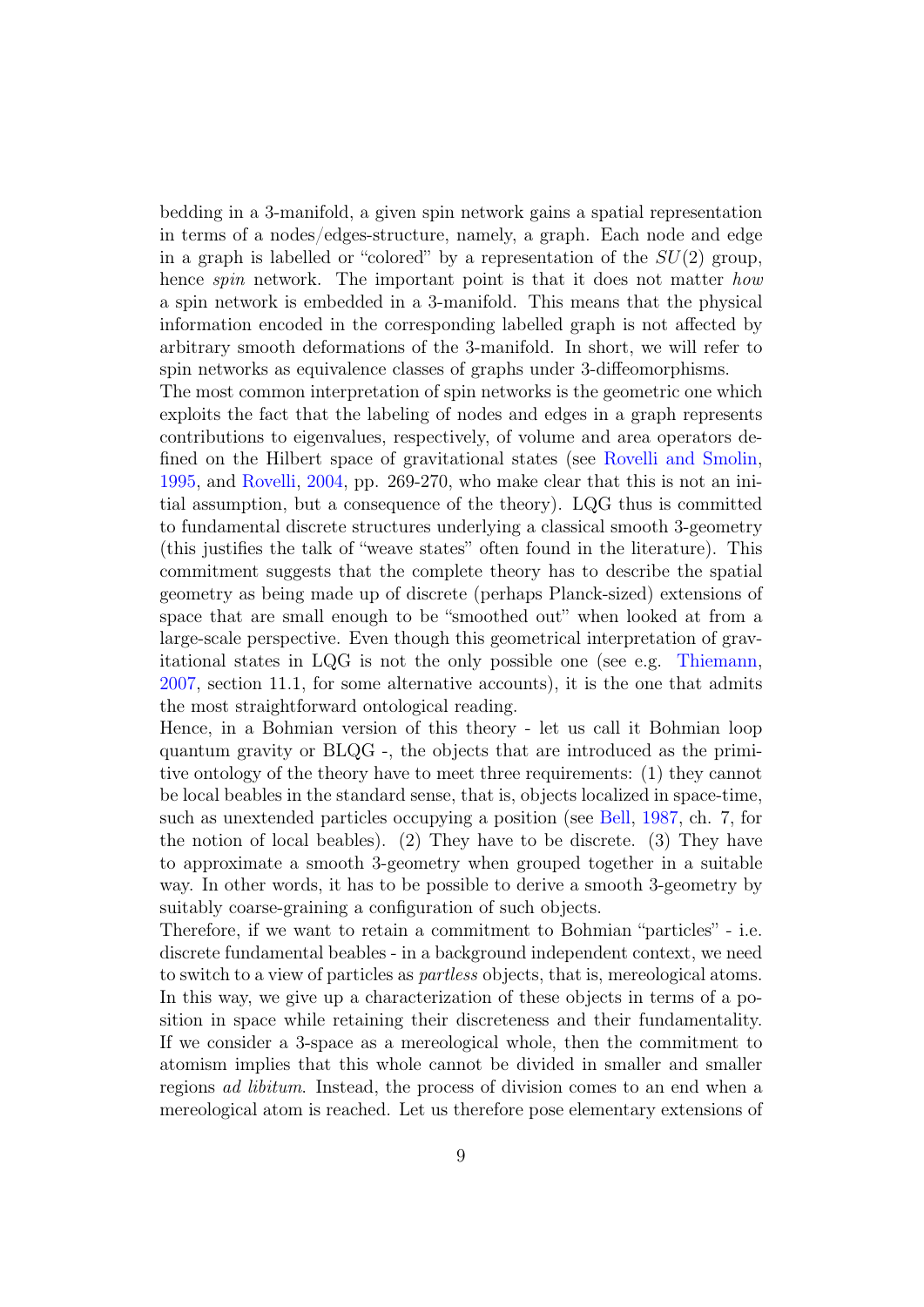space - atoms of space so to speak - as the primitive ontology of BLQG. These atoms are not *localized in* space. They rather are *localizations of* space. In this manner, we seek to extend the classical notion of local beables to the quantum-gravitational regime.

Let us now turn to configurations of these fundamental objects. In order to obtain a configuration, we have to introduce a certain fundamental relation in which atoms of space have to stand. Since we seek to recover the metricalgravitational field from configurations of atoms of space, this relation should not be a *metrical* one from the outset; it should be prior to any metrical characterization. Let us therefore consider a set  $\mathcal X$  of  $N$  atoms of space and let us introduce a contiguity relation<sup>1</sup>  $C \subset \mathcal{X} \times \mathcal{X}$  such that it is:

- *Irreflexive*: *∀x ∈ X ¬C*(*x, x*).
- *− Symmetric*:  $\forall x, y \in \mathcal{X}(C(x, y)) \equiv C(y, x)$ .
- *Serial*: *∀x ∈ X ∃y ∈ X C*(*x, y*).

From the ordered couple  $(X, C)$  a topological space X can be constructed such that its points are the elements of *X*, and each subset  $\{x, y\} \subset \mathcal{X}$  for which  $C(x, y)$  holds is identified with the unit interval [0, 1]. If we let two elements in  $E = \{ \{x, y\} \subset \mathcal{X} | C(x, y) \}$  be "glued" together if and only if they have (at least) one point in common, then the topology defined over *X* turns out to be the *graph topology*, which means that *X* can be pictorially represented as a finite graph  $\Gamma_X = (\mathcal{X}, E)$  with  $\mathcal X$  the set of nodes, and E the set of edges. The coloring of the graph is then mathematically represented by a suitably defined function that assigns a label (e.g. a representation of the *SU*(2) group) to each element of the graph.

We can then define in  $X$  an approximation function  $k_N$  to a "target" smooth 3-manifold *M* as a funtion  $k_N : X \longrightarrow M$  depending on the number *N* of atoms of space such that, in the "continuum" limit  $N \longrightarrow \infty$  it becomes a homeomorphism (this is just a heuristic sketch: see Sorkin, 1991, especially sections 2 and 4, for a mathematically rigorous articulation of this approximation procedure). By the same token, all the large-scale metrical quantities should be recoverable as results of the same limiting [procedure on](#page-22-10) appropriately defined approximation functions (which, in general, would depend also on the coloring of a graph). Of course, implementing such an approximation is in general a highly non-trivial task (for example, for some *X*, it might be impossible to define continuum approximation functions), but it is not a desperate one. Moreover, fulfilling this task can be easily given a concrete

<span id="page-9-0"></span><sup>1</sup>Perhaps, it would be better to call it "companionship" relation, since the word "contiguity" might mistakenly suggest that such a relation bears some spatial connotation.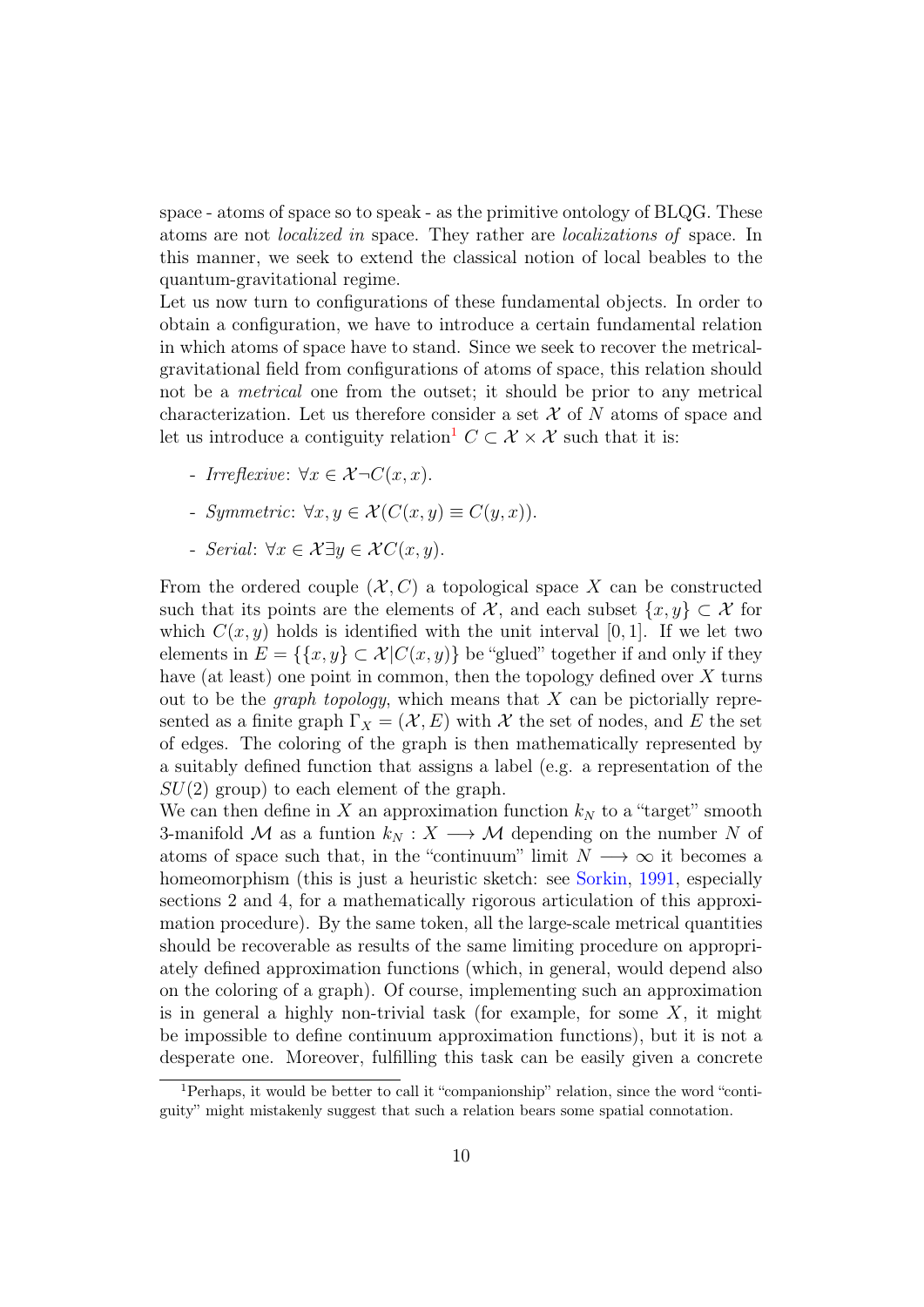

<span id="page-10-0"></span>Figure 1: An extremely simple 2-dimensional nodes/edges-structure representing a "bubbly" space. The physical characterization of each bubble is encoded in the coloring of the correspondent node, while the information about "how much" two bubbles touch each other is conveyed by the coloring of the edges (in general, there can be more than one) linking them. Of course, in three dimensions, graphs do not have be planar.

physical meaning. Simply speaking, in fact, for a sufficiently large number of atoms of space, the small-scale picture of BLQG is that of a cluster of "bubbles" touching each other. Such a picture can be compactly expressed in terms of a graph where a node represents a bubble (its color representing its "size") and the colored edges connecting two nodes represent "how much" the corresponding bubbles touch each other (see figure 1).

Not surprisingly, this procedure closely resembles the introduction of a weave state in LQG, but an important point has to be clarified in this respect. In fact, LQG conflates under the designation "weave stat[e"](#page-10-0) two quite distinct concepts, namely, (a) the properly intended quantum state  $|X\rangle$  (belonging to the Hilbert space) and (b) its pictorial representation  $\Gamma_X$  (belonging to the configuration space of graphs), but it only accords full physical dignity to the former. The Bohmian reading, instead, turns the tables by regarding Γ*<sup>X</sup>* as standing for a *concrete* configuration of *concrete entities* which are the physical referents of the formalism.

Moreover, in standard LQG, a generic quantum gravitational state is considered to be a superposition of weave states, thus giving rise to the ontological confusion expressed in the quotation from Rovelli in the previous section.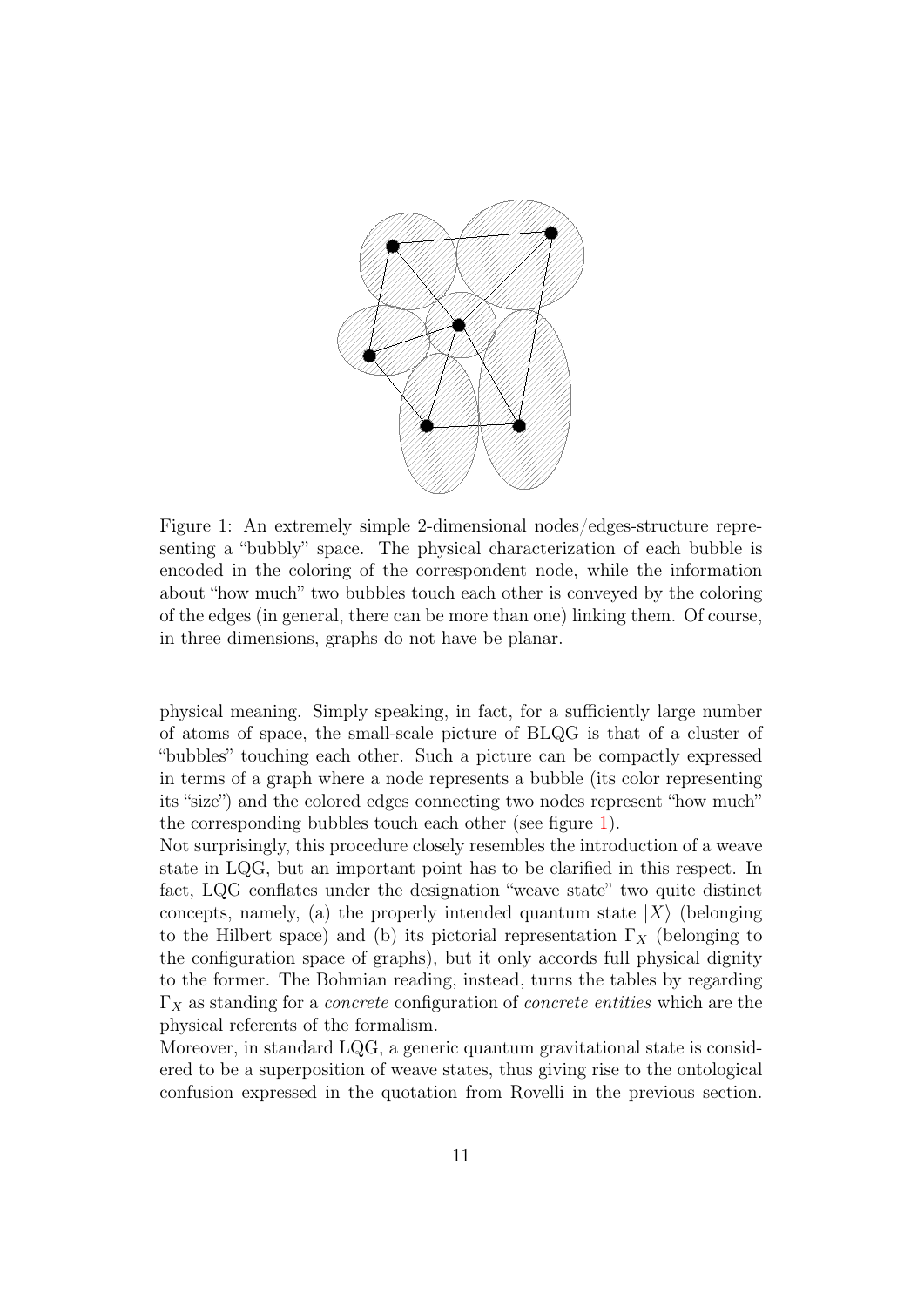The Bohmian approach provides ontological clarity for LQG by maintaining that there are no superposed states of anything existing in nature. Superpositions enter into the calculation of probabilities for measurement outcomes, but they do not belong to the ontology of the theory. The central ontological claim of BLQG is that there is exactly one configuration of atoms of space. Consequently, BLQG does not face a principled problem in recovering the classical space-time of GR from configurations of atoms of space, since the ontology of the theory is classical from the outset, although space is discrete at the fundamental level according to this theory. By contrast, if one admits superpositions of such configurations as the ontology of LQG, then it is entirely mysterious how such superpositions could disappear in order to give rise to the classical space-time of GR. This is, of course, the way in which the notorious measurement problem of QM strikes LQG, if one does not take care to start with a primitive ontology of the theory. Furthermore, as we have seen, BLQG provides the possibility for giving a clear physical sense to the claim that a universal configuration of atoms of space "weaves up" a large scale smooth 3-geometry, and, in the same manner, it provides a (yet-to-be implemented) conceptually straightforward mechanism for the appearance of physical metrical quantities at large scales resulting from an underlying non-metrical regime.

However, the claim that atoms of space bear no metrical properties while extended space does so may sound odd. But consider the following analogy: it is perfectly possible for a lump of matter to instantiate a certain property, say having a particular shape, while the material atoms (the particles) that compose it do not have a shape; grouping these material atoms together in a suitable manner makes it that the resulting object (the lump) has a certain shape. The same reasoning applies to atoms of space and the regions they form: grouping the atoms of space together in a suitable manner as represented by nodes and edges on a graph makes it possible for the configuration to instantiate metrical properties, while the individual atoms of space are connected only by a contiguity relation.

Having obtained a clear ontological characterization of the universal configuration *X* in BLQG, we can now turn to supplying a guiding equation for its dynamics. Before doing so, let us recall that, since LQG is derived from a canonical quantization of GR, its dynamics is constrained by the Wheeler-DeWitt equation, which, in the present context, reads as follows:

<span id="page-11-0"></span>
$$
\hat{H}\Psi_{\Gamma} = 0. \tag{5}
$$

The subscript  $\Gamma$  of the (universal) wave-function means that it is defined over the configuration space of graphs. With this clarification in place, we can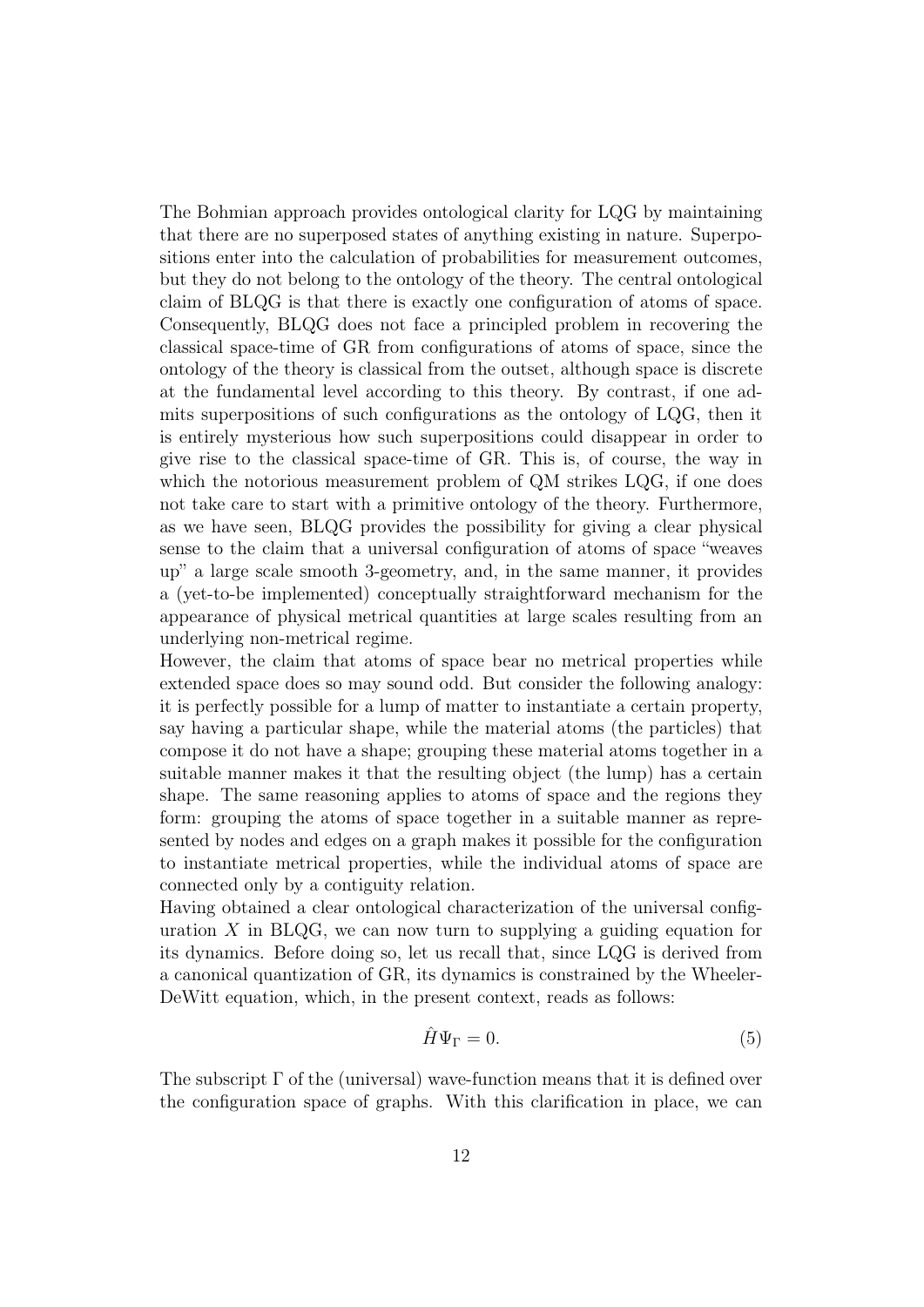introduce the following - tentative - guiding equation for BLQG:

<span id="page-12-0"></span>
$$
\dot{X} \propto F\Big(\Psi_{\Gamma}, \mathfrak{D}\Psi_{\Gamma}, X\Big),\tag{6}
$$

The *X*˙ represents the evolution of a configuration of atoms of space *X* with respect to a coordinate time  $\tau$  - that is, a mathematical index that labels configurations - and *F* is a function of *X*, of the wave-function and of  $\mathfrak{D}\Psi_{\Gamma}$ , that is, a suitably defined first-order derivative of such a wave-function. As a Bohmian law,  $(6)$  should show the same mathematical form of  $(2)$  and  $(4)$ , namely:

<span id="page-12-1"></span>
$$
\dot{X} \propto \frac{j^{\Psi_{\Gamma}}}{\rho^{\Psi_{\Gamma}}}.\tag{7}
$$

This means that in BLQG, as in any other Bohmian theory, the dynamical development of a configuration of atoms *X* is related through a suitably defined coupling constant to the ratio between the probability current  $j^{\Psi_{\Gamma}} = Im[\Psi_{\Gamma}^* \mathfrak{D} \Psi_{\Gamma}]$  and the probability density  $\rho^{\Psi_{\Gamma}} = \Psi_{\Gamma}^* \Psi_{\Gamma} = |\Psi_{\Gamma}|^2$ . However, at the present stage, the theoretical developments of both LQG and BLQG make it difficult to be more explicit about (6) because we do not have at hand a clear mathematical characterization of quantum-gravitational wave functions and, most importantly, of the configuration space  $S_{\Gamma}$  of the theory. For exam[p](#page-12-0)le, we do not have any clue of what topology  $S_{\Gamma}$  should have: if this space turns out to be discrete, then "topology" might not even be the right word. Moreover, if  $S_{\Gamma}$  is discrete, then (6) and (7) might have to be replaced by stochastic equations or, perhaps, the dynamical evolution should be considered as taking place in discrete steps, that is,  $\tau$  could be a discrete parameter. This lack of implementation, then, [pr](#page-12-0)events [u](#page-12-1)s from accomplishing the mathematical task of constructing probability densities and currents for BLQG, and hence specify (6). Nonetheless, we can already sketch out how the dynamics of such a theory should work.

First of all, as in the case of QM, the dynamics of BLQG shifts the physical accent from the Hilbert space of [u](#page-12-0)niversal gravitational states to the space of universal configurations of the elementary objects of the theory - in this case, atoms of space arranged through a contiguity relation, instead of particles occupying a position in a background space. Secondly, in this context, the universal wave-function retains, *mutatis mutandis*, the twofold meaning of the quantum mechanical one. More precisely, if  $\Psi_{\Gamma}$  is a solution of (5),  $|\Psi_{\Gamma}|^2$ provides a probability distribution over all the actualisable configurations of atoms of space at a certain dynamical stage *τ* - contrary to the odd standard interpretation which takes it to be the probability distribution of [ou](#page-11-0)tcomes for an experiment performed on the entire universe "from the outside". Such a probability distribution does not depend on coordinate time, so it is the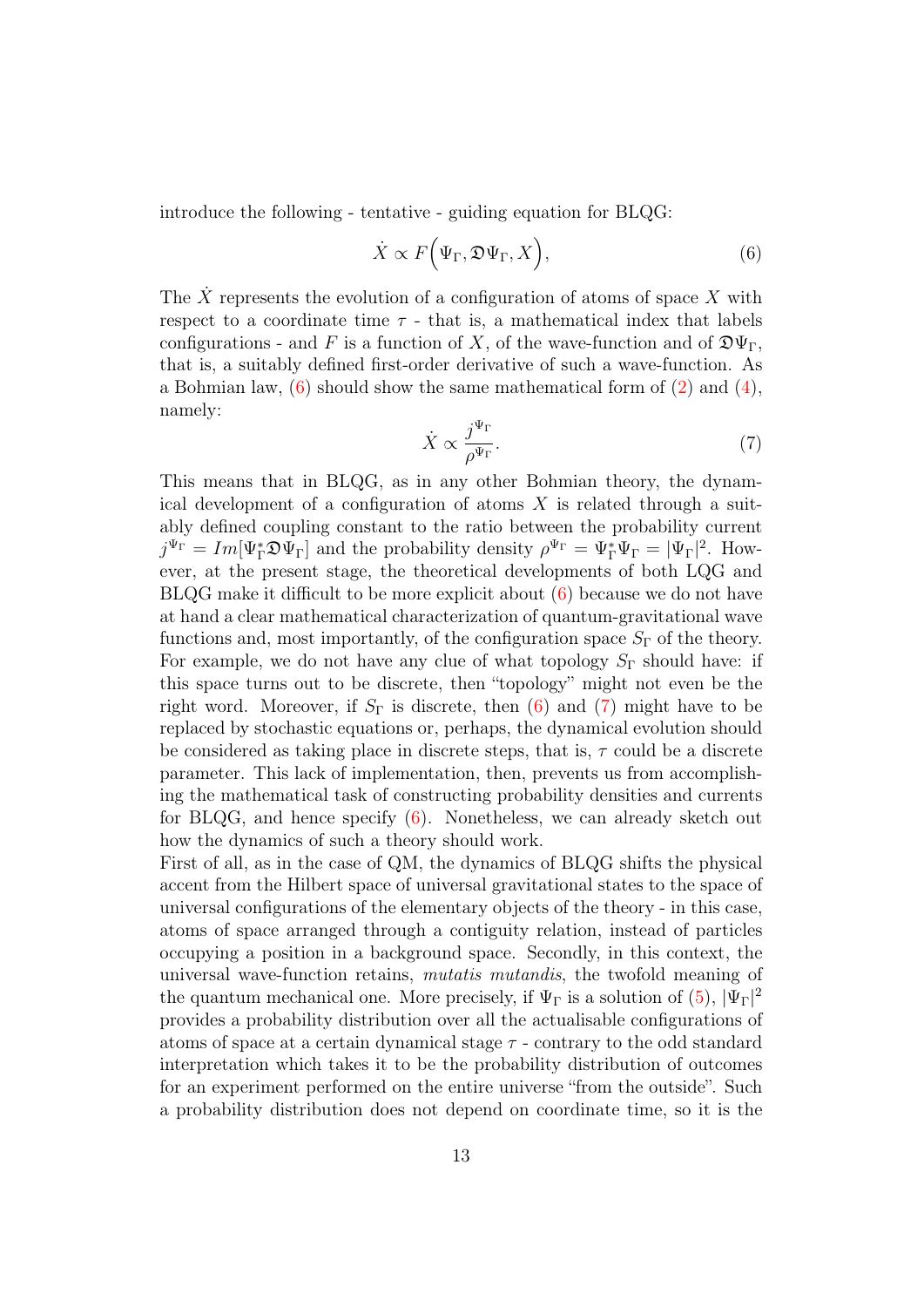same for all  $\tau$ 's. On the other hand,  $F$  singles out a unique path in the configuration space corresponding to the dynamical evolution described by (6). This latter equation is a non-local law exactly as (2) because all the space atoms in a configuration are entangled together by the wave-function. Before clarifying what non-locality means in the present context, let us spell [ou](#page-12-0)t in more detail what equation  $(6)$  is supposed to do. [S](#page-1-0)imply speaking, the guiding equation should encode a set of simple rules that can be illustrated in terms of "local moves" on graphs (expansions or contractions by means of additions or subtractions [o](#page-12-0)f nodes and edges). By applying and reiterating such moves on a "starting" graph, we generate a structure made up by a "pile" of graphs and, at the same time, we "propagate" the coloring of the starting graph throughout the structure. Such a structure does not only display labelled nodes and edges, but also "faces" which encode information on how the contiguity relation changes from one graph to the subsequent one (see figure 2).



Figure 2: Particular of a spinfoam. The dynamics expands the lower node to three contiguous nodes when moving to the subsequent upper configuration. As a result, the upper and the lower parts of the configuration are linked by three "faces". Such a structure is commonly called a *vertex* of the spinfoam.

In the standard theory, such a structure is called "spinfoam", and the covariant dynamics of LQG is in fact a sum-over-spinfoams in the following sense. Given an initial configuration state  $|X_i\rangle$  and a final one  $|X_f\rangle$ , the theory considers all the possible spinfoams, that is, all dynamically possible paths connecting the initial and the final configuration, assigns a probability amplitude to each path, and then calculates the total state transition amplitude  $W_{if}$  as a sum over all possible paths (see e.g. Rovelli, 2004, section 9.1).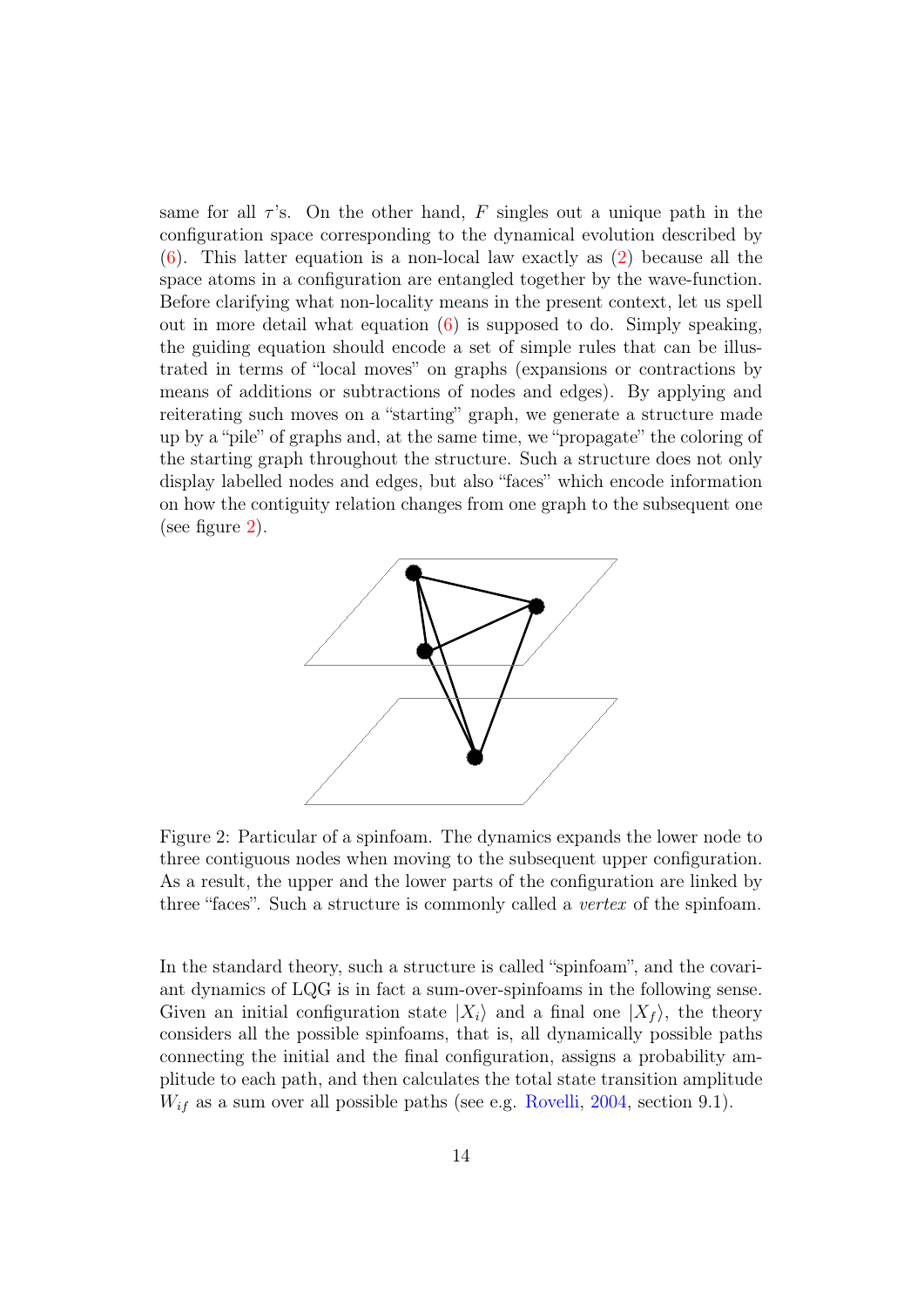In contrast to the above mentioned dynamical descriptions, in BLQG the dynamics encoded in (6) describes exactly one actual path in configuration space leading from the initial to the final configuration, which is fully determined once the initial configuration is plugged into equation  $(6)$ . Provided that  $(5)$  and  $(6)$  are r[ea](#page-12-0)lly compatible, BLQG then grounds the probability amplitudes of the standard theory by taking them to express our ignorance of the final state in the configuration space given our ignorance of t[he](#page-12-0) initial configura[ti](#page-11-0)on of [ato](#page-12-0)ms of space. In other words, BLQG adds to standard LQG a parameter - namely that there always is exactly one actual and uniquely labelled configuration of atoms of space *X* - and provides a guiding equation for this actual configuration. In this manner, exactly one evolution path in the configuration space is singled out, and the dynamics of the theory acquires a clear ontological significance, namely to describe the actual evolution of the initial configuration of atoms of space.

In fact, the dynamics as given by (6) deals with configurations as a *whole* and, hence, without specifying the entire initial configuration, we cannot predict with certainty how a proper part of such configuration will evolve, because the dynamics of BLQG is [no](#page-12-0)n-local. As in BM, so also in BLQG, the dynamical evolution of any proper part of a configuration depends on all the other parts. To be more precise, in BM the non-locality resides in the fact that, at each instant, the velocity of a given particle assigned by (2) depends, strictly speaking, on the positions of all the other particles, however far apart in space they may be. Of course, in BLQG, (6) does not assign velocities to the atoms of space in a configuration and is not concerned [wi](#page-1-0)th "trajectories" of atoms of space - or, indeed, an identity of individual atoms from one configuration to the next one - but, rather, assi[gn](#page-12-0)s to each atom a move such that a transition from one configuration to the next one is achieved. In this context, to say that the dynamics is non-local means that, for each configuration, the move assigned to a given atom depends on the way in which all the atoms are arranged, even those not contiguous with the atom considered.

Moreover, given that  $(6)$  provides a dynamics for the primitive ontology, BLQG has the means to describe a physical process that involves change, namely, change in the instantiation patterns of the contiguity relation from one configuration to the [s](#page-12-0)ubsequent one, as encoded in the change of labeling between configurations. In other words, since BLQG postulates two laws the Wheeler-DeWitt equation  $(5)$  and the guiding equation  $(6)$  -, the fact that the wave-function figuring in  $(5)$  is stationary does not create a problem for BLQG to take change into account. Hence, BLQG is in the position to restore a familiar dynamical pic[tu](#page-11-0)re in which the classical spa[ce](#page-12-0)-time of GR is approximated by a stack of unive[rs](#page-11-0)al configurations  $\{X_i\}$  whose ordering is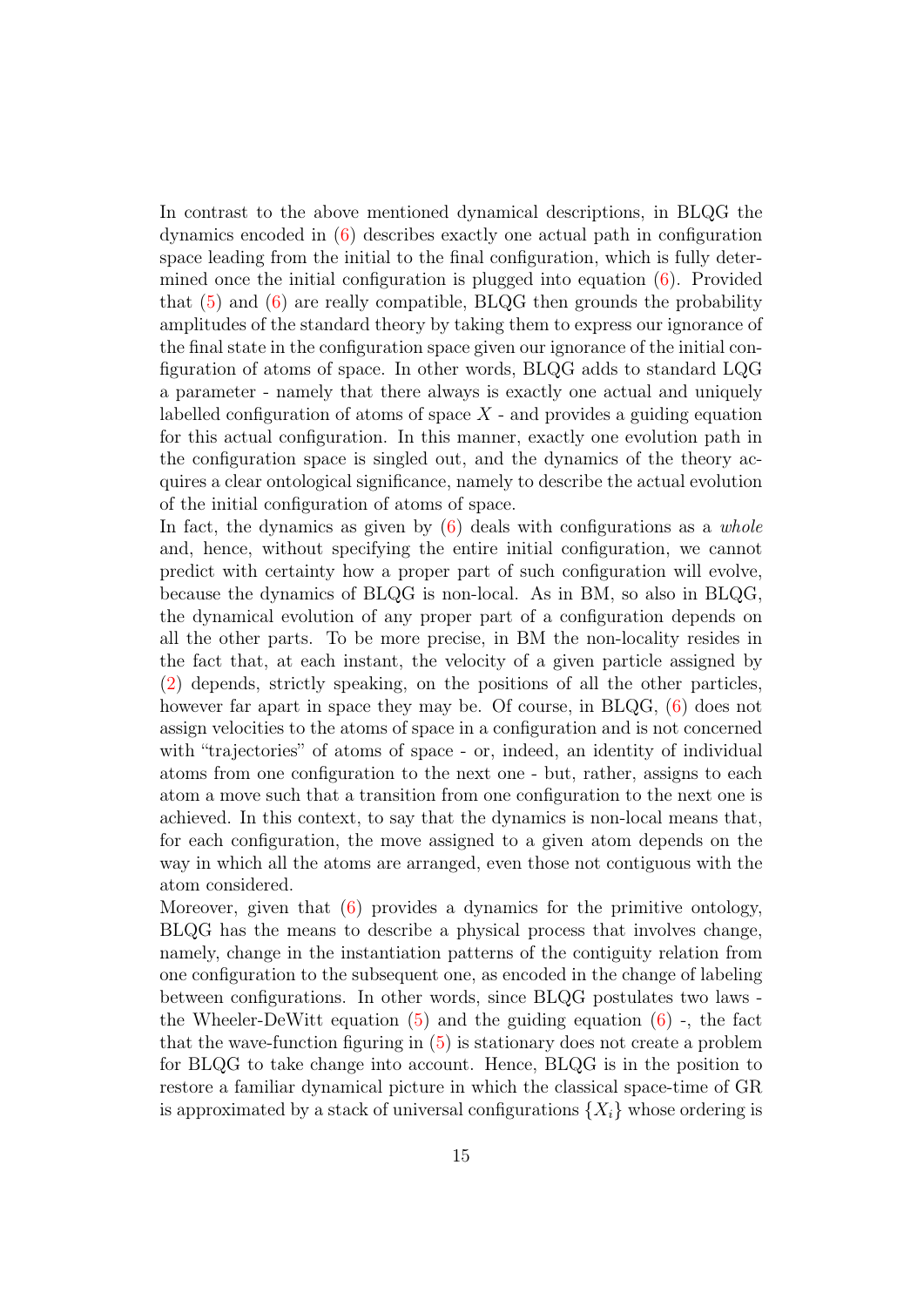given by (6). The above mentioned evolution can be conceived as a series of configurations (the  $X_i$ 's) that are "interlaced" by means of faces according to the guiding equation  $(6)$  in order to form a classical space-time. The specific configura[tio](#page-12-0)ns that are involved in this dynamical process are "selected" by  $\Psi_{\Gamma}$  according to (5): The microscopic dynamics is linked to the macroscopic classical one by the fa[ct](#page-12-0) that, once we apply the dynamical law to a configuration which is typical for a wave-function compatible with (5), we generate an evolution that, [a](#page-11-0)t large scale, resembles the  $3+1$  evolution of Hamiltonian GR. This means that each configuration approximates a smooth 3-manifold and (6) "piles up" such "quasi" 3-manifolds, thus approxim[ati](#page-11-0)ng a foliation of a 4-manifold.

If this view proves sound, then it will be possible to recover a classical picture of a [glo](#page-12-0)bally hyperbolic space-time which admits a (in general, non-unique) global time function (as, for example, in the Friedmann-Lemaître-Robertson-Walker model of GR). In such a case, there would be a clear sense in which, at a classical level, a weak temporal ordering supervenes on the fundamental ordering established by  $(6)$ : in this respect, BLQG is some sort of "discrete cousin" of Goldstein's and Teufel's BQG. It is important to note that, although the above dynamical picture is far from being physically implemented, it points to a co[nce](#page-12-0)ptually clear direction that physicists can follow in seeking a concrete physical mechanism for the appearance of general relativistic space-time from the underlying quantum gravitational regime.

The sketch of BLQG that we have drawn in this section comes with a series of provisos, which can be summarized in the following conditional: *if* a definite theory of LQG shows the features we have mentioned (in particular the "geometrical weaves" interpretation on which much of our reasoning was based) and *if* it is possible to implement a guiding equation  $(6)$  - be it deterministic (as we have tacitly assumed so far) or stochastic - that is compatible with the dynamics of standard LQG, then the account of configurations of atoms of space developed in this section provides a primiti[ve](#page-12-0) ontology for this theory. Of course, it might turn out that LQG will develop in a totally different way or that, eventually, it will prove itself to be a theoretical dead end. While we have to wait for the further theoretical development of LQG, we nonetheless claim already at this stage that we have shown a way how to formulate a clear ontology of this theory, avoiding the confusions that are unfortunately widespread even in the best physical literature (cf. the quotation from Rovelli at the end of the previous section).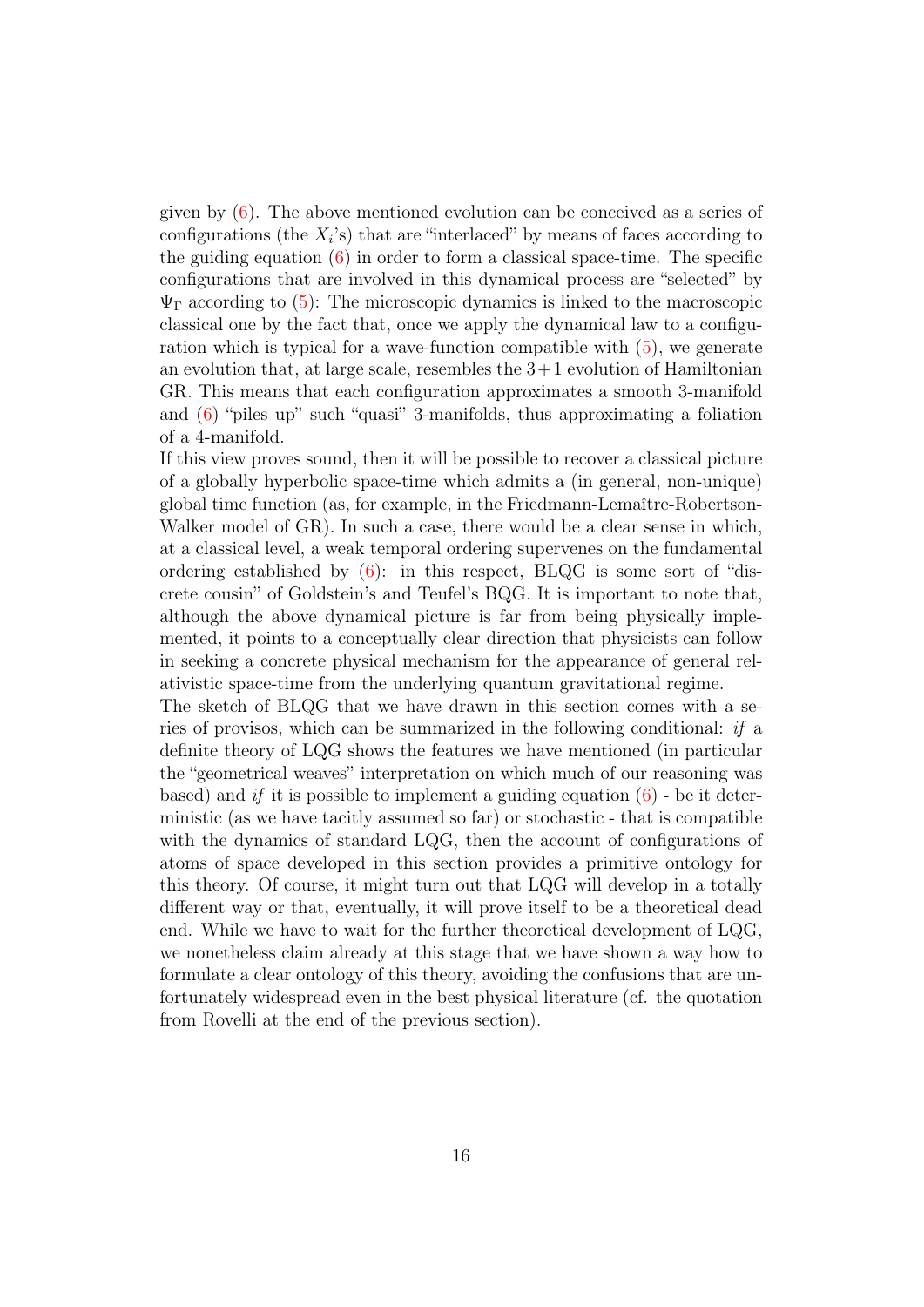3 Bohmian quantum gravity within the Bohmian approach to physics

<span id="page-16-0"></span>As the presentation in the preceding section makes clear, the structure of a Bohmian ontology for QG is the same as in the case of QM: one poses a primitive ontology, consisting in an initial configuration of beables, and a law for the transition from one such configuration to another one. The primitive ontology is classical in the sense that it simply exists - there are no superpositions of possible configurations of beables, just one actual configuration. What distinguishes the ontology of a quantum theory from the ontology of a classical theory is situated exclusively in the law of the development of the configuration of beables: that law is non-local in that it applies only to the configuration as a whole. It cannot be separated into factors that provide for a development of each element of the configuration taken individually (the only way to do so is by means of approximation procedures like the one that yields effective wave-functions). In a nutshell, the theory poses classical objects and a non-classical law for their development. Probabilities then enter into the theory as in classical statistical mechanics: we need probabilities only because of our - principled - ignorance of what the actual initial configuration of beables is.

When moving from QM via QFT to QG in a Bohmian approach, more stress is laid on the configuration of the beables and on what fixes its development than on the individual beables. In Bohmian QM, it would be wrong-headed to conceive what is represented by the wave-function as *generating* the temporal development of the particles. As in Newtonian mechanics, the particles move anyway (or are at rest), and the role of what the wave-function stands for is only to fix the *form* of their temporal development - in other words, to fix what the trajectories of the particles are like, but not to generate the fact that there are trajectories at all. In Bell's proposal for a Bohmian QFT, the particles (the local beables) lose ontological weight so to speak, since the particle number no longer is an invariant (see Bell, 1987, ch. 19, and Dürr et al., 2013, ch. 10): what fixes the temporal development of the particle configuration is such that it includes stochastic events of particle creation and annihilation. Consequently, the particles (the [local](#page-20-3) [beabl](#page-20-3)es) no longer [have](#page-21-1) [an id](#page-21-1)e[ntity](#page-21-1) in time independently of what fixes the temporal development of the configuration. In BLQG, the individual atoms of space have even less ontological significance, a space-time is built up through the guiding equation (6) applied to universal configurations of such atoms of space. More precisely, if we regard the universal wave-function as encoding information about all the actualisable graphs in a possible world selected by (5) (which in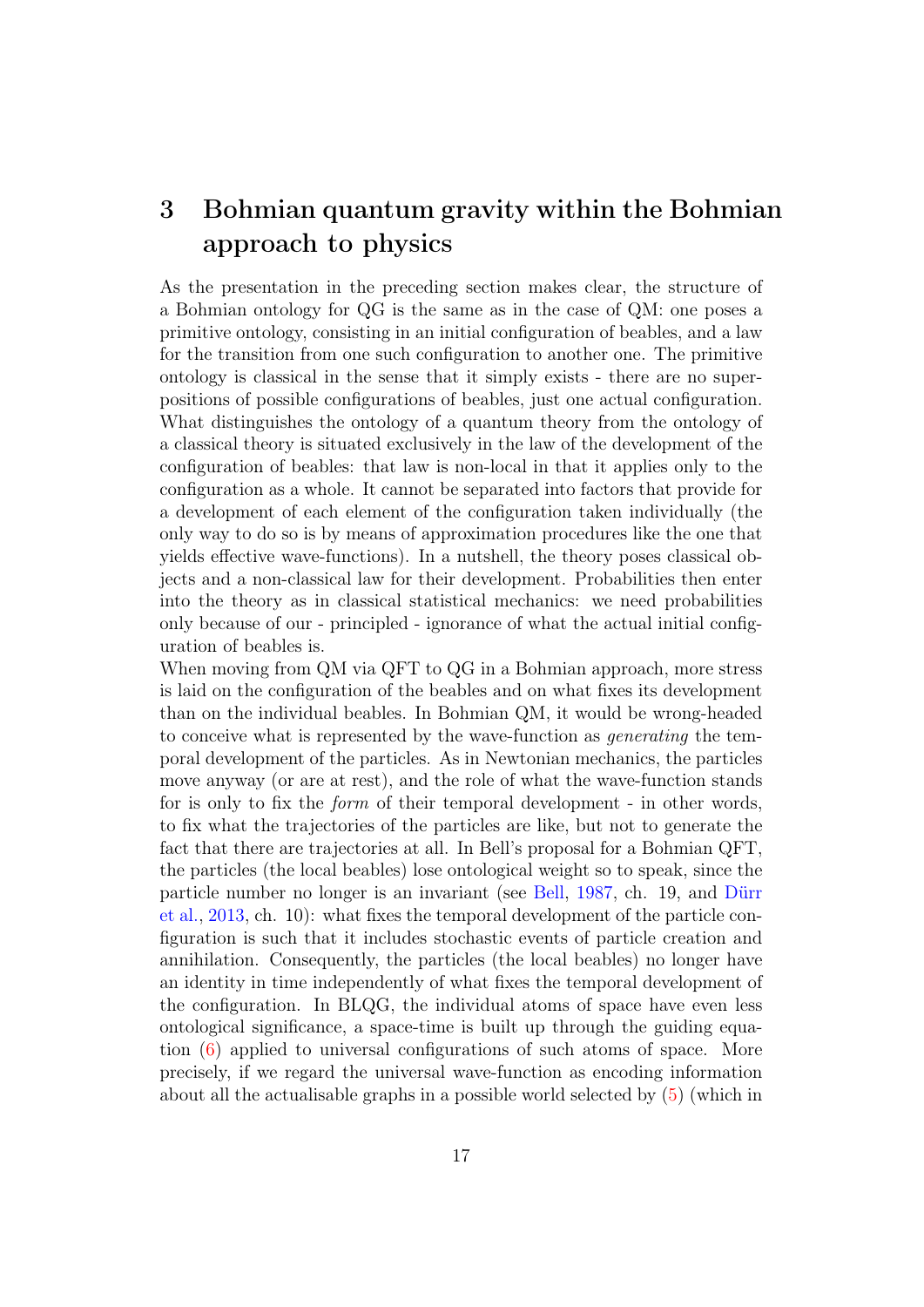the standard interpretation is taken to be a static quantum superposition of gravitational states), then  $(6)$  establishes an actualization ordering of the universal configurations of such atoms of space. Consequently, there is nothing that connects the individual atoms of space in different configurations apart from what is supplied by [w](#page-12-0)hat the universal and stationary wave-function stands for.

As explained in section 1, the Bohmian approach consists in providing a primitive ontology for a physical theory and a law for the development of the elements of the primitive ontology. In any Bohmian quantum theory, the wave-function is not a p[hy](#page-0-0)sical entity in addition to and on a par with the elements of the primitive ontology, but falls on the side of the law: its job is to fix the development of the elements of the primitive ontology, given an initial configuration of these elements. However, this does not imply that the wave-function does not have an ontological significance. Only if one adopts a Humean attitude to laws, the ontology is exhausted by the primitive ontology, the law (and whatever figures in it) being merely an economical description of the total arrangement of the elements of the primitive ontology in a world. By contrast, if one grounds laws in properties of the elements of the primitive ontology, then our proposal for BLQG results in the following ontology: the initial configuration of atoms of space instantiates a holistic and dispositional property that manifests itself in the transition from one configuration to the subsequent one. That property is represented by the universal wave-function, and it grounds the law of the development of the configurations. The fact that the universal wave-function is stationary means that the instantiation of that holistic and dispositional property is the same for any configuration of atoms of space in a world - in other words, that property does not change when moving from an initial configuration to subsequent ones.

In the same vein, on primitivism about laws, over and above there being an initial configuration of atoms of space, there is the fact instantiated in any world of BLQG that a certain law holds in this world, with a certain universal and stationary wave-function figuring in that law. Given the fact that a certain law is instantiated and the initial configuration of atoms of space, a development towards certain subsequent configurations of atoms of space ensues. Hence, in any Bohmian quantum theory including QG, the Bohmian framework of a primitive ontology and a law for the development of the elements of the primitive ontology allows for these elements to instantiate a property or a fact that grounds the law and that is represented by the wave-function, although it is an inaccurate description that has led to much confusion in the literature to present the Bohmian theory as being committed to the existence of the wave-function over and above the existence of the primitive ontology.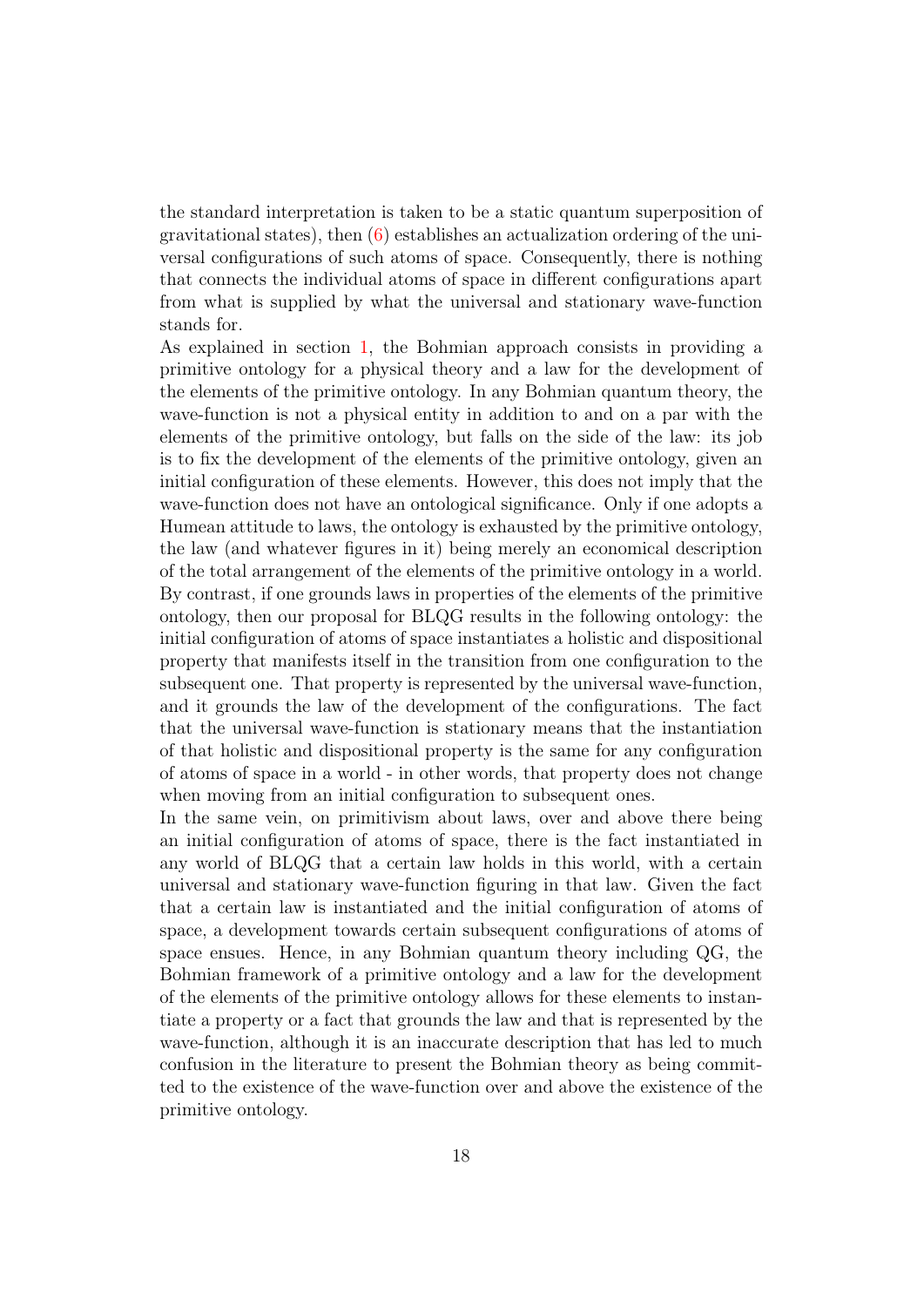There is a well-known tension between any Bohmian quantum theory and relativity physics (see Maudlin, 2011 for a precise examination of the tension between quantum non-locality and relativity physics in general). In the case of BLQG, this tension consists in the fact that, as the theory was formulated in the previous sectio[n, the transitio](#page-21-8)n from an initial configuration of atoms of space to subsequent ones such that the ordering of these configurations through the guiding equation  $(6)$  approximates the space-time of GR singles out a preferred foliation of space-time by means of 3-surfaces, as in the proposal for BQG by Goldstein and Teufel. To illustrate this issue, consider a top-down analysis of the dyna[m](#page-12-0)ics of the theory. We thus have a classical space-time as a block of atoms of space, and all these atoms can in turn be grouped into distinct configurations piled together according to  $(6)$ . BLQG then selects a privileged form of carrying out this task. The reason is the ontological commitment of BLQG to exactly one actual initial configuration of atoms of space and exactly one path from an initial to a final co[nfi](#page-12-0)guration that is selected by the guiding equation  $(6)$ , which is a non-local law, always taking one entire configuration to a subsequent entire configuration. Consequently, there is a fact of the matter which of these entire configurations are connected by the law  $(6)$  in any world of [B](#page-12-0)LQG.

Thus, it may turn out that the ontological clarity of the Bohmian approach to any quantum theory comes at the price of being committed to more geometrical structure of s[pa](#page-12-0)ce-time than is admitted in relativity physics - with, however, it being possible that this additional structure is provided for by the universal wave-function (for a suggestion in that sense, see Dürr et al., 2013). In other words, it may be the case that the Bohmian approach is committed to maintaining that when considered from a quantum perspective, one of the main tenets of relativistic theories, viz. the absence of a pri[vileged space-tim](#page-21-9)e foliation, proves to be an epistemic instead of an ontic affair. This means that we cannot have knowledge of the additional quantum-geometrical structure involved because we cannot know the initial configuration of the elements of the primitive ontology (the initial configuration of atoms of space in BLQG). However, endorsing a privileged quantum foliation of space-time is compatible with all the empirical results of GR. If one rejects that commitment, then one has to do better and to show how one can formulate a clear ontology for a quantum theory of matter and space-time that pays heed to quantum non-locality without subscribing to a privileged foliation of space-time. In any case, it is not an admissible attitude to refuse to enter into the business of setting out a clear ontology for quantum physics because doing so may bring out a tension between quantum physics and relativity physics.

Our proposal for a Bohmian theory of LQG provides a precise sense in which space-time is emergent and in which it is not emergent (see Huggett and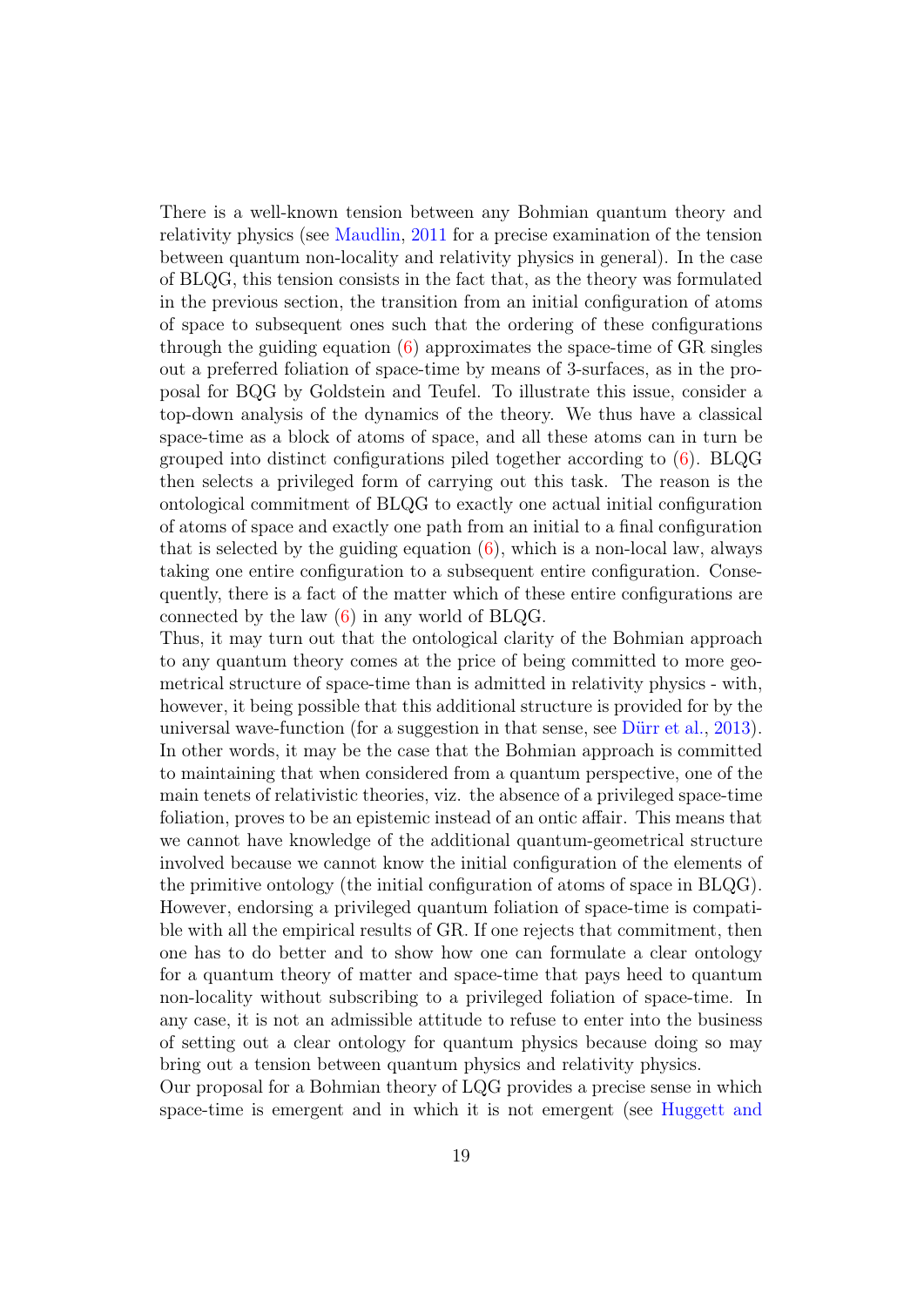Wüthrich, 2013, for a philosophical discussion of the claim of the emergence of space-time in QG): space-time is emergent in that it is built up from a series of configurations of atoms of space and two laws, namely, (5) that selects [all the actualiza](#page-21-10)ble configurations in a possible world and (6) that provides for a dynamics of the transition from one such configuration to subsequent ones. But space-time emerges from concrete physical entities, [n](#page-11-0)amely atoms of space whose initial configuration approximates a classic[al](#page-12-0) 3-dimensional space. It is thus much more precise to talk in terms of the approximation of the space-time of GR by configurations of elements of the primitive ontology of BLQG ordered by a certain law than to use the expression "emergence of space-time". There is no problem in BLQG how a quantum configuration can lead to a classical space-time, since according to the Bohmian approach, the objects of the theory are in any case classical in that there always is exactly one actual configuration of the elements of the primitive ontology (instead of superpositions) and all what is specific for a quantum theory is contained in the law that applies to these configurations. Due to its ontological precision, the Bohmian approach to QG does not contain any unclear - and unintelligible - claims that confuse means of mathematical representation with the ontology of a physical theory in suggesting that space-time could emerge from non-spatial entities such as a wave-function in configuration space, algebraic relations among operators, etc.

In conclusion, whatever the truth of the matter may be, as in the nonrelativistic case, so also in the case of QG, the Bohmian approach sets a standard that any proposal for a serious ontology in this field should meet, distinguishing between the ontology of a physical theory and the means of its mathematical representation as well as providing a link from the fundamental ontology to classical phenomena (such as the classical space-time of GR).

#### Acknowledgements:

We wish to thank an anonymous referee and Christian Wüthrich for useful comments on an earlier version of the paper. One of us (A.V.) gratefully acknowledges partial financial support from the "Fondation du 450e pour l'UNIL".

## References

<span id="page-19-0"></span>Albert, D. (1996). Elementary quantum metaphysics. In J. Cushing, A. Fine, and S. Goldstein (Eds.), *Bohmian mechanics and quantum theory: An appraisal*, pp. 277–284. Dordrecht: Kluwer.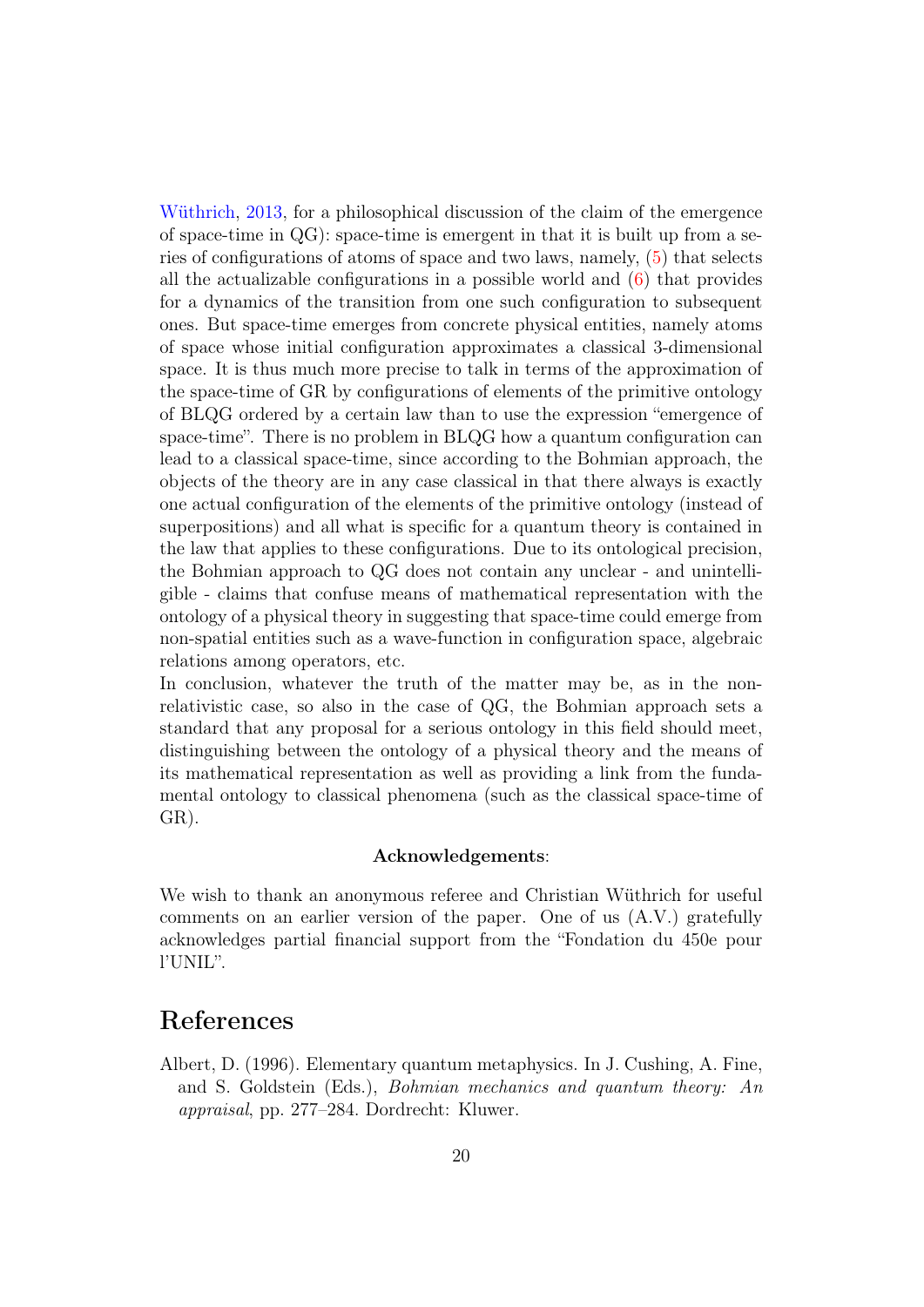- Allori, V., S. Goldstein, R. Tumulka, and N. Zanghì (2008). On the common structure of Bohmian mechanics and the Ghirardi-Rimini-Weber theory. *British Journal for the Philosophy of Science 59*, 353–389.
- <span id="page-20-0"></span>Barrett, J. (2002). On the nature of measurement records in relativistic quantum field theory. In M. Kuhlmann, H. Lyre, and A. Wayne (Eds.), *Ontological aspects of quantum field theory*, pp. 165–179. Singapore: World Scientific.
- <span id="page-20-7"></span>Bell, J. (1987). *Speakable and unspeakable in quantum mechanics*. Cambridge: Cambridge University Press.
- <span id="page-20-3"></span>Belot, G. (2011). Background-independence. *General Relativity and Gravitation 43*, 2865–2884.
- <span id="page-20-11"></span>Belot, G. (2012). Quantum states for primitive ontologists. A case study. *European Journal for Philosophy of Science 2*, 67–83.
- <span id="page-20-6"></span>Bohm, D. (1952). A suggested interpretation of the quantum theory in terms of "hidden" variables. *Physical Review 85*, 166–193.
- <span id="page-20-2"></span>Brown, H. and D. Wallace (2005). Solving the measurement problem: de Broglie–Bohm loses out to Everett. *Foundations of Physics 35* (4), 517– 540.
- <span id="page-20-4"></span>Callender, C. (2009). The redundancy argument against Bohm's theory. Unpublished manuscript. http://philosophyfaculty.ucsd.edu/faculty/ ccallender/publications.shtml.
- <span id="page-20-5"></span>Callender, C. and R. Weingard (1994). The Bohmian model of quantum cosmology. In D. Hull, M. [Forbes, and R. Burian \(Eds.\),](http://philosophyfaculty.ucsd.edu/faculty/ccallender/publications.shtml) *PSA 1994. Proceed[ings of the 1994 biennal meeting of](http://philosophyfaculty.ucsd.edu/faculty/ccallender/publications.shtml) the Philosophy of Science Association*, Volume 1, pp. 218–227. East Lansing: Philosophy of Science Association.
- <span id="page-20-8"></span>Callender, C. and R. Weingard (1996). Time, Bohm's theory and quantum cosmology. *Philosophy of Science 63* (3), 470–474.
- <span id="page-20-9"></span>Daumer, M., D. Dürr, S. Goldstein, and N. Zanghì (1996). Naive realism about operators. *Erkenntnis 45*, 379–397.
- <span id="page-20-10"></span><span id="page-20-1"></span>de Broglie, L. (1928). La nouvelle dynamique des quanta. In *Electrons et photons. Rapports et discussions du cinquième Conseil de physique tenu à Bruxelles du 24 au 29 octobre 1927 sous les auspices de l'Institut international de physique Solvay*, pp. 105–132. Paris: Gauthier-Villars.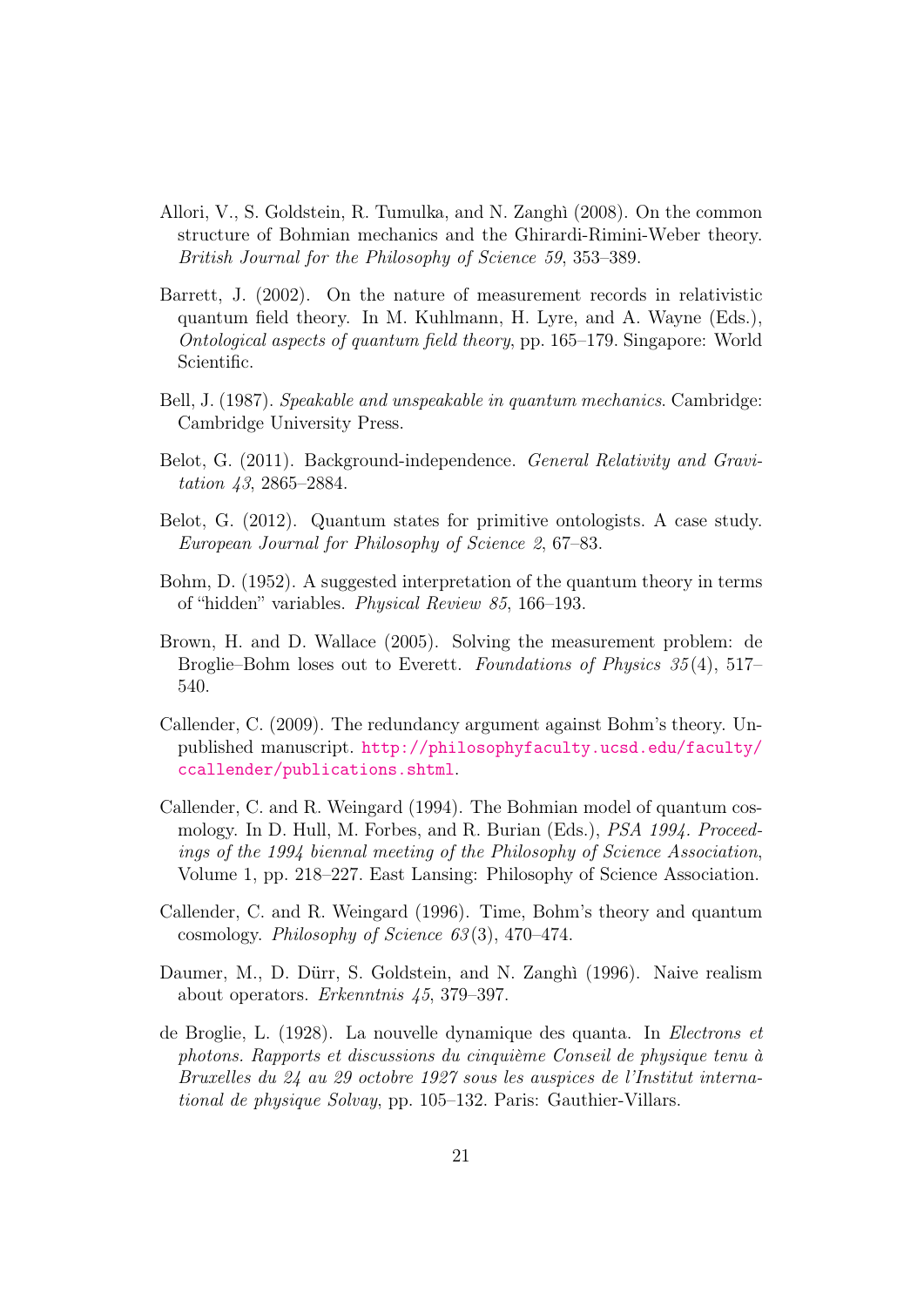- Dirac, P. (1964). *Lectures on quantum mechanics*. Belfer Graduate School of Science, Yeshiva University.
- <span id="page-21-7"></span>Dürr, D., S. Goldstein, T. Norsen, W. Struyve, and N. Zanghì (2013). Can Bohmian mechanics be made relativistic? *arXiv:1307.1714 [quant-ph]*. http://arxiv.org/abs/1307.1714.
- <span id="page-21-9"></span>Dürr, D., S. Goldstein, and N. Zanghì (2013). *Quantum physics without [quantum philosophy](http://arxiv.org/abs/1307.1714)*. Berlin: Springer.
- <span id="page-21-1"></span>Esfeld, M., D. Lazarovici, M. Hubert, and D. Dürr (2013). The ontology of Bohmian mechanics. Forthcoming in the British Journal for the Philosophy of Science 64. http://philsci-archive.pitt.edu/9381/.
- <span id="page-21-2"></span>Goldstein, S. (1998). Quantum theory without observers. *Physics Today 51*, 42–46 (March[\), 38–42 \(April\).](http://philsci-archive.pitt.edu/9381/)
- <span id="page-21-0"></span>Goldstein, S. and S. Teufel (2001). Quantum spacetime without observers: ontological clarity and the conceptual foundations of quantum gravity. In C. Callender and N. Huggett (Eds.), *Physics meets Philosophy at the Planck scale*, pp. 275–289. Cambridge: Cambridge University Press.
- Holland, P. (1993). *The quantum theory of motion*. Cambridge: Cambridge University Press.
- <span id="page-21-5"></span>Huggett, N. and C. Wüthrich (2013). Emergent spacetime and empirical (in)coherence. *Studies in History and Philosophy of Modern Physics 44*, 276–285.
- <span id="page-21-10"></span>Kowalski Glikman, J. (1995). Quantum potential and quantum gravity. In B. Jancewicz and J. Sobczyk (Eds.), *From field theory to quantum groups*. Singapore: World Scientific.
- <span id="page-21-6"></span>Kowalski Glikman, J. and J. Vink (1990). Gravity-matter mini-super-space: Quantum regime, classical regime and in between. *Classical and quantum gravity 7*, 901–918.
- <span id="page-21-4"></span>Maudlin, T. (2007). *The Metaphysics within Physics*. Oxford: Oxford University Press.
- <span id="page-21-8"></span><span id="page-21-3"></span>Maudlin, T. (2011). *Quantum non-locality and relativity. Metaphysical intimations of modern physics* (third ed.). Chichester: Wiley - Blackwell. First edition 1994.